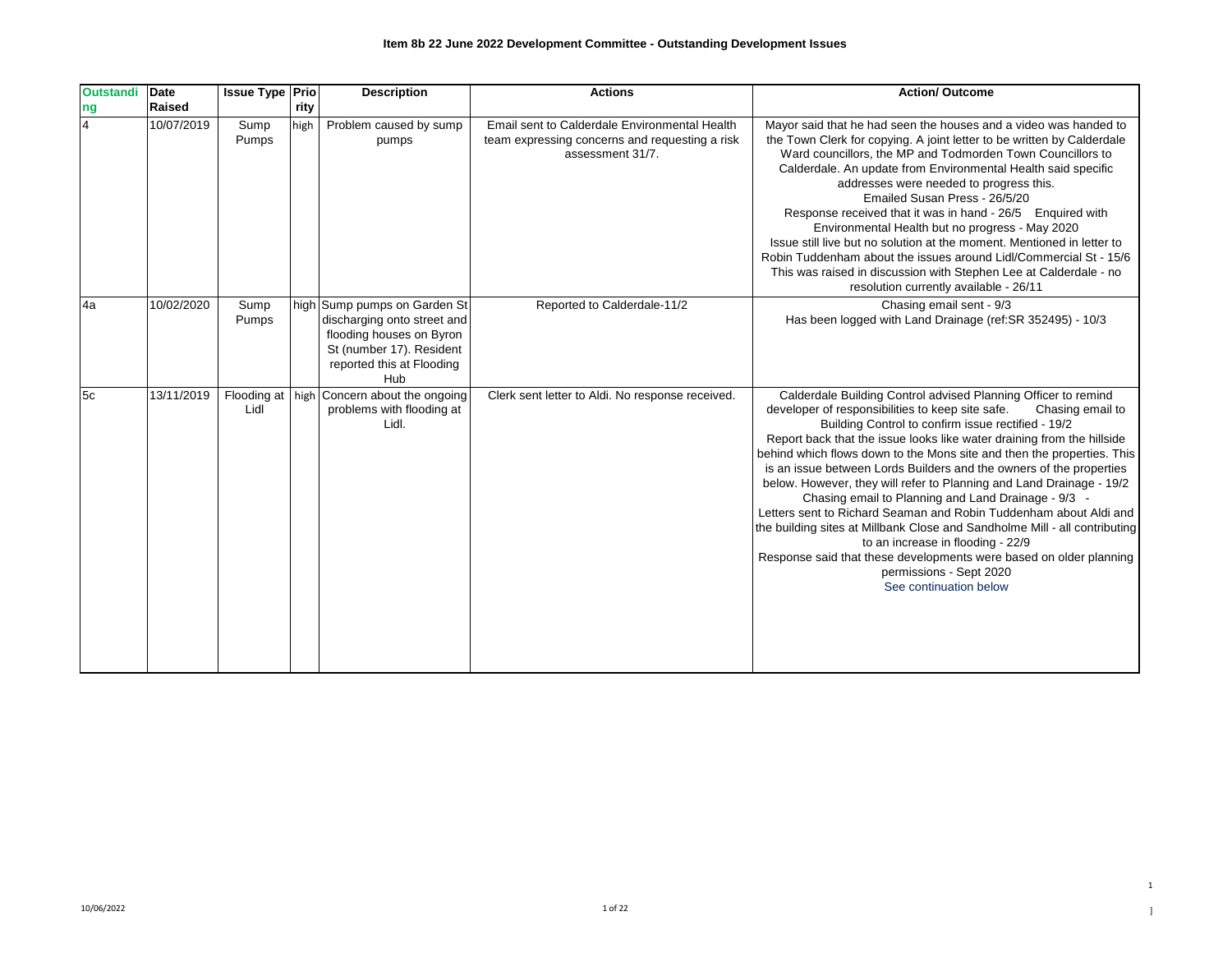| 5c<br>continued | see above  | see above high                                                                                                                                  | see above                                                                                                                                                             | see above                                                                                                                                                                                                                                                                                                                                                                                               | This was raised in discussion with Stephen Lee. As built drawings were<br>requested from Lidl but have still not been provided to CMBC.<br>CMBC never received detailed design drawings for the compensatory<br>flood pond. The site drainage drawings submitted during the planning<br>process appear adequate and do not give cause for further survey to<br>be undertaken on the Lidl site. CMBC have contacted Yorkshire Water<br>requesting confirmation that the site sewerage was connected to the<br>Yorkshire Water sewers as shown on the drawingssubmitted and await<br>confirmation. CMBC have received hydraulic modelling information<br>from Yorkshire Water which demonstrates the sewer systems in Halifax<br>Road meet the minimum statutory requirements.CMBC advise that the<br>existing problem of flooding gullies was caused by'surcharging'. This is<br>where there is insufficient capacity for the water to drain awayand this<br>causes the flooding from gullies. CMBC are planning to undertake<br>survey work to establish the connectivity of the highway gullies in<br>Halifax Road. Due to traffic management being required to undertake<br>this work and other traffic management currently being in place in<br>Todmorden they have not yet programmed in these works. They will<br>work with highways colleagues to undertake this work as soon as is<br>practical - 25/11 |
|-----------------|------------|-------------------------------------------------------------------------------------------------------------------------------------------------|-----------------------------------------------------------------------------------------------------------------------------------------------------------------------|---------------------------------------------------------------------------------------------------------------------------------------------------------------------------------------------------------------------------------------------------------------------------------------------------------------------------------------------------------------------------------------------------------|-----------------------------------------------------------------------------------------------------------------------------------------------------------------------------------------------------------------------------------------------------------------------------------------------------------------------------------------------------------------------------------------------------------------------------------------------------------------------------------------------------------------------------------------------------------------------------------------------------------------------------------------------------------------------------------------------------------------------------------------------------------------------------------------------------------------------------------------------------------------------------------------------------------------------------------------------------------------------------------------------------------------------------------------------------------------------------------------------------------------------------------------------------------------------------------------------------------------------------------------------------------------------------------------------------------------------------------------------------------------------------------------------------------------|
| 70              | 26/02/2020 | Increase in<br>flood risk on<br>Commercial<br>St and<br>surrounding<br>streets<br>because of<br>increased<br>level on<br>Sandholme<br>Mill site | high Ground at Sandholme Mill<br>In front of Commercial St<br>has been raised by about<br>3ft as waste materials from<br>the work on the towpath<br>has been levelled | Raised at Development Meeting - 26/2<br>Letter sent to Head of Planning 26/3 No response.<br>Email sent to Head of Planning. Response that<br>agent had advised that the builder will remove the<br>additional earth and return site to level approved in<br>initial planning permission - 2/6<br>Letter sent to Chief Officer CMBC - 15/6<br>Concern expressed to head of planning - 23/11 and<br>1/12 | Cllr P Taylor provided copy of letter from Commercial St residents to<br>Richard Seaman - to be discussed at 23/6 DC meeting - 22/6                                                                                                                                                                                                                                                                                                                                                                                                                                                                                                                                                                                                                                                                                                                                                                                                                                                                                                                                                                                                                                                                                                                                                                                                                                                                             |
| 6               | 11/09/2019 | Potentially high<br>dangerous<br>banking                                                                                                        | Mons Rd - banking<br>surrounding building site<br>potentially slipping                                                                                                | Contacted Calderdale and site visit carried out and<br>confirmed safe but to be kept under review.                                                                                                                                                                                                                                                                                                      | Further contact 11th Oct and reported back to Calderdale and further<br>visit undertaken and will continue to monitor                                                                                                                                                                                                                                                                                                                                                                                                                                                                                                                                                                                                                                                                                                                                                                                                                                                                                                                                                                                                                                                                                                                                                                                                                                                                                           |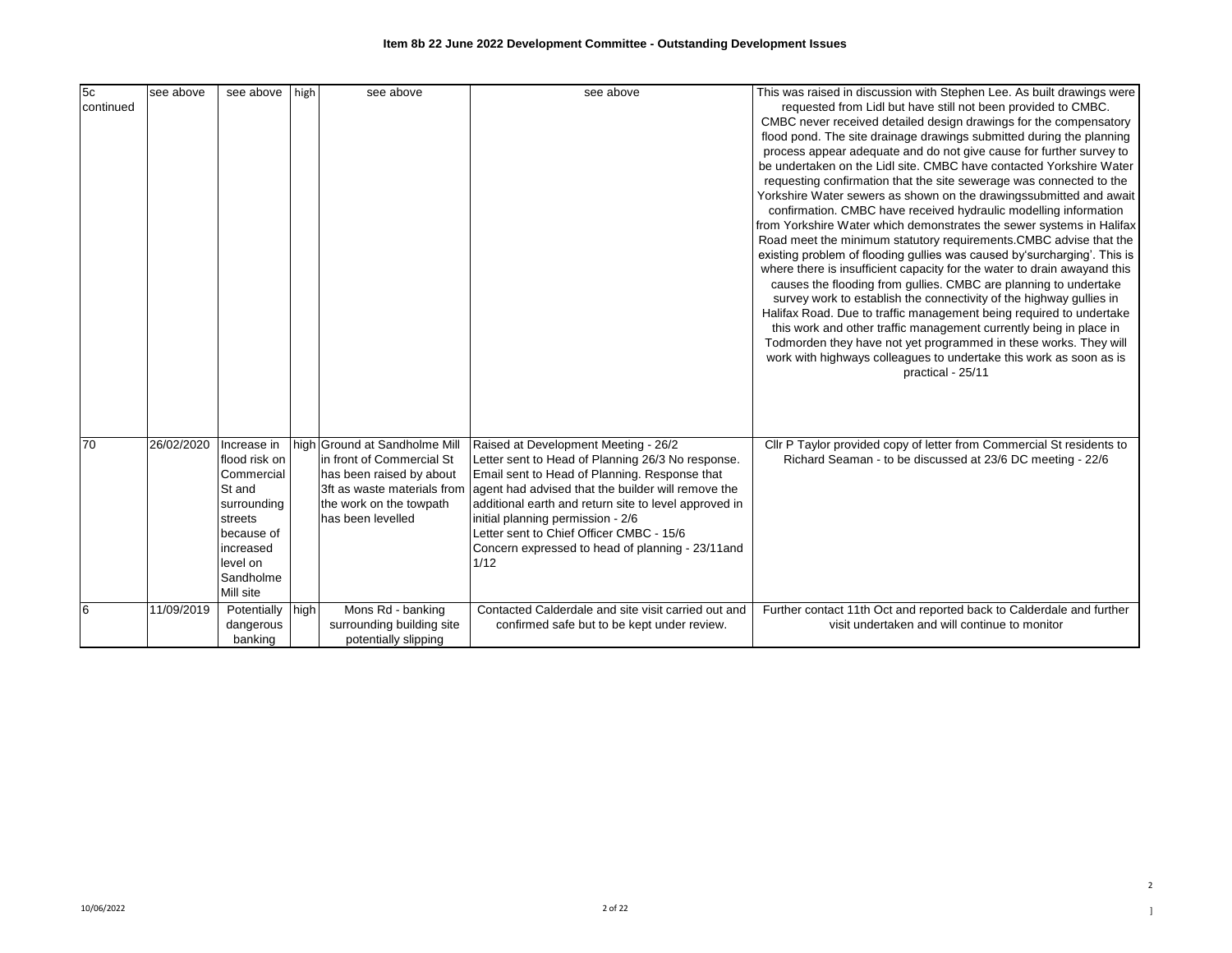| 9  | 02/10/2019 | Obstructed<br>path                                     | Lee Bottom Road - runs<br>from number 18 and<br>alongside Manor Close on<br>the left of Lee Bottom Rd<br>towards Upper Shaw Rd.<br>The path/banking as you<br>turn left into Manor Close is<br>mowed regularly by the<br>resident next to it because<br>of the danger backing out<br>of the drive. This is to stop<br>the road being obscured by<br>very long grass to the right<br>as you pull out of Manor<br>Close. On the completion<br>of Manor Close, the<br>resulting banking soil was<br>levelled and laid with a<br>sandy mix so pedestrians<br>could walk on it without<br>being on the road instead - | Contacted Calderdale - 5/10                                                                                                                   | Calderdale have received the adoption plan but it is still not clear<br>whether or not this footpath is adopted. Confirmation received that it is<br>not adopted. No further action from Highways - 10/3<br>Planning Department recommend approaching the Land Registry in<br>Birmingham for information about ownership -13/2.<br>Contacted Customer First to enquire who owns the banking - they are<br>going to send someone out to check - 16/2<br>Email sent to Planning Dept - 9/3<br>The land does not belong to Calderdale Council.<br>TTC to request ownership details from the Land Registry - 22/9<br>Land registry shows that the land does not have an owner. Emailed<br>Calderdale to enquire whether Calderdale will take ownership in view of<br>the health and safety issues - 4/11<br>Has been passed to Highways for response - 5/11                                                                                                                                                                                                                                                                                                                                                                                                                                                                                                                                                                                                                                                                                                                 |
|----|------------|--------------------------------------------------------|------------------------------------------------------------------------------------------------------------------------------------------------------------------------------------------------------------------------------------------------------------------------------------------------------------------------------------------------------------------------------------------------------------------------------------------------------------------------------------------------------------------------------------------------------------------------------------------------------------------|-----------------------------------------------------------------------------------------------------------------------------------------------|-------------------------------------------------------------------------------------------------------------------------------------------------------------------------------------------------------------------------------------------------------------------------------------------------------------------------------------------------------------------------------------------------------------------------------------------------------------------------------------------------------------------------------------------------------------------------------------------------------------------------------------------------------------------------------------------------------------------------------------------------------------------------------------------------------------------------------------------------------------------------------------------------------------------------------------------------------------------------------------------------------------------------------------------------------------------------------------------------------------------------------------------------------------------------------------------------------------------------------------------------------------------------------------------------------------------------------------------------------------------------------------------------------------------------------------------------------------------------------------------------------------------------------------------------------------------------|
| 16 | 22/07/2019 | Overgrown<br>greenage<br>and<br>dangerous<br>road bend | 13/2.<br>Garden on bend of road<br>from Baptist Vale Church,<br>Cornholme, with overgrown<br>greenage causing<br>pedestrians to cross road<br>twice on bad bend.                                                                                                                                                                                                                                                                                                                                                                                                                                                 | Sarah Pennie is going to find who owns the garden,<br>speak to the lay preacher and take photos. On<br>agenda Development Committee for 23/10 | Letters have been sent to Manse property owner, Age Concern and<br>Highways. Also copied to councillors-4/11 Calderdale have asked for a<br>Streetworks Enforcement officer to investigate the overgrown<br>shrubbery and for the Road Safety Officer to do an initial assessment<br>for possible street calming - 27/11. Letter received from Calderdale<br>Traffic Officer that the bend at Cornholme is unsuitable for traffic<br>calming measures. They have referred the issue of speed to the<br>Neighbourhood Police Team. The issue of overgrown shrubbery has<br>been referred to the Highways Enforcement Officer so they can be cut<br>back - 17/12. Chasing email sent to Enforcement team about shrubbery<br>and email sent to Traffic Officer - 18/2<br>Response from<br>Traffic Officer - they have considered all traffic calming options and<br>none are suitable. The Traffic Engineer has suggested that TTC may<br>wish to consider putting a side entrance to the south east side of the<br>site for pedestrians which may allow them to cross on a slightly more<br>open section of the road where sight lines may be unimpeded by gate<br>posts at the current entrance. Peter Stubbs agreed to an office meeting<br>but not a site meeting - March 2019 Email sent to Peter Stubbs to say<br>that a meeting is still required but in view of Covid-19 this will be parked<br>until June 2021 - 11/11<br>Cllr T<br>Greenwood had meeting with Traffic Officer and others to consider<br>street safety issues including speeding - September 2021 |
| 18 | 23/10/2019 | Highway<br>signage                                     | To take down existing<br>gateway signage to be<br>repainted by Cllr K White                                                                                                                                                                                                                                                                                                                                                                                                                                                                                                                                      | Agreed with Calderdale Highways a price to take<br>down all three signs as and when in that area.                                             | One set delivered to Offices for Mayor to progress. Details of paint<br>colours received - 9/12 Signs to be painted early in 2020. The 4 signs<br>have been collected. Now awaiting cleaning and painting-27/1 Paint<br>and other supplies to be ordered w/c 17/2Signage now at Todmorden<br>Community Centre awaiting painting - October 2020                                                                                                                                                                                                                                                                                                                                                                                                                                                                                                                                                                                                                                                                                                                                                                                                                                                                                                                                                                                                                                                                                                                                                                                                                          |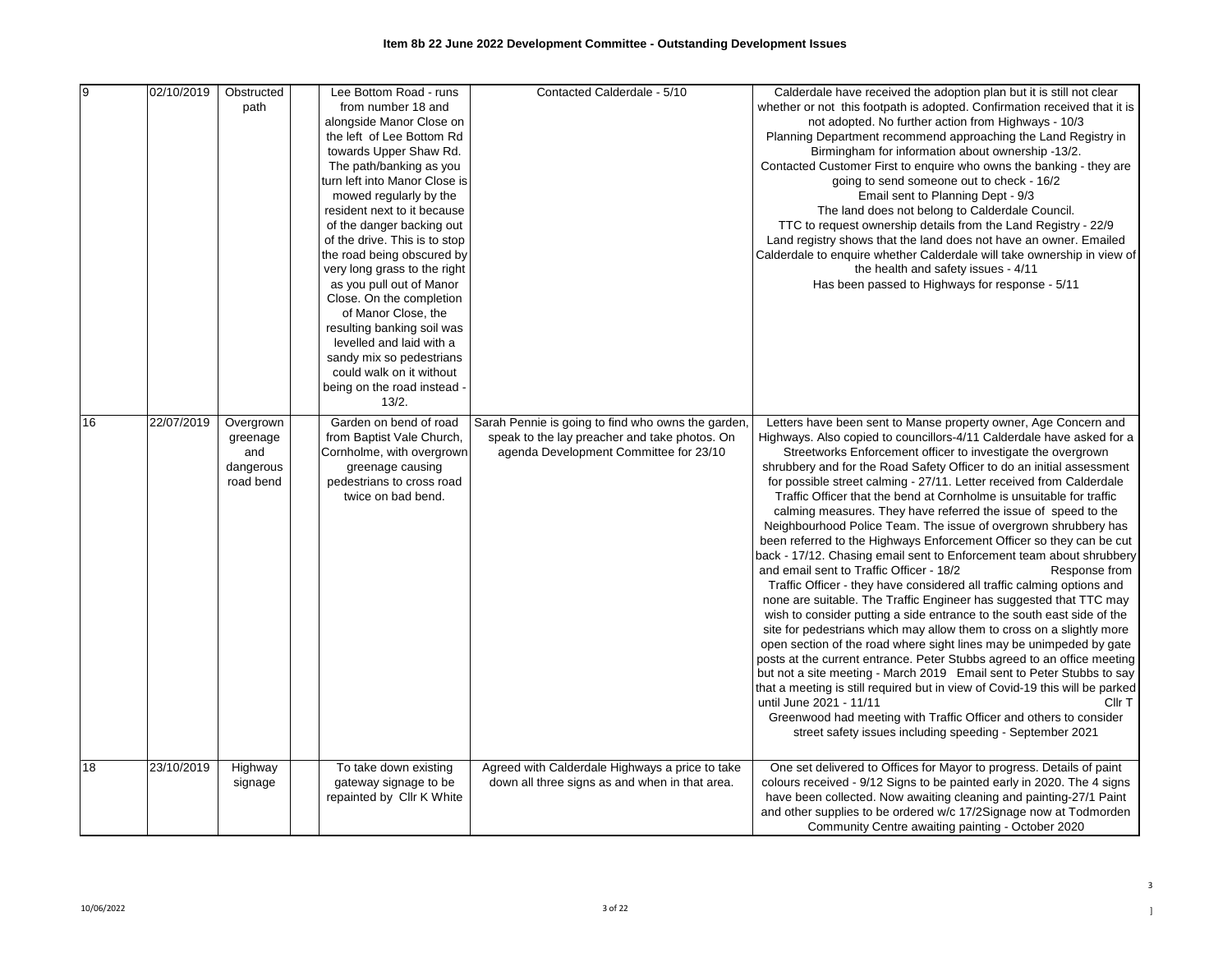| 20  | 23/10/2019 | Accessibility<br>at the<br>Todmorden<br>railway<br>Station                             | Network rail has contacted<br>the Council about the<br>proposed lift at the railway<br>station.                                                                                                   | Public meeting arranged for 20/11 for Network Rail<br>to update public. To be held in Community College<br>20/11.                                                                                                                                                                                                                        | Meeting held on 20/11. DfT had approved the concept and next stage<br>is writing detailed plans - March 2020. Contacted Customer Centre for<br>an update, one to be provided as a service request - 11/11<br>Update stated that NR have integrated the lift works with 2 other AfA<br>schemes (Broad Green and Chorley) which are also lifts in to subways<br>to provide some efficiencies. and have appointed Northern Rail to<br>undertake and manage the work and designs are ongoing -16/11<br>Final approval for plans to be reviewed at meeting on 14/10/21 |
|-----|------------|----------------------------------------------------------------------------------------|---------------------------------------------------------------------------------------------------------------------------------------------------------------------------------------------------|------------------------------------------------------------------------------------------------------------------------------------------------------------------------------------------------------------------------------------------------------------------------------------------------------------------------------------------|-------------------------------------------------------------------------------------------------------------------------------------------------------------------------------------------------------------------------------------------------------------------------------------------------------------------------------------------------------------------------------------------------------------------------------------------------------------------------------------------------------------------------------------------------------------------|
| 22  | 23/10/2019 | Moorlands<br>Policy                                                                    | To update the current<br>Moorlands Policy in line<br>with Calderdale                                                                                                                              | 2008 policy sent to members of Development<br>Committee mid January 2020.                                                                                                                                                                                                                                                                | Climate Emergency Committee will be liaising with STF about<br>Moorlands Plan. Several other groups have offered to help with review<br>of policy such as a landowners group and Moors for the Future -<br>October 2020. Presentation from Robin about moorlands planned for<br>CEC meeting 11 November 2020. At meeting was decided to scope<br>out requirements for the production of Moorlands Policy - 12/11<br>Scoping of work for Moorlands Policy to be done at informal Climate<br>Emergency Meeting on 7/12                                              |
| 23  | 06/11/2019 | Allotments                                                                             | Update to the 5 February<br>Development Committee.-<br>27/1                                                                                                                                       | Update deferred to 26/2 DC meeting                                                                                                                                                                                                                                                                                                       | Meeting with CMBC October 2019. Discussed at DC meeting. Awaiting<br>information from CMBC October 2019.                                                                                                                                                                                                                                                                                                                                                                                                                                                          |
| 28  | 05/12/2019 | Quality of<br>lighting in<br>the Town<br>Hall,<br>especially<br>the Council<br>Chamber | Letter received from<br>Photographic Society - the<br>lights cast a poor yellow<br>light                                                                                                          | Contact made with Calderdale 12/12. It is possible<br>that the light fittings are covered by the grade 1<br>listing. They are to be inspected to see if they can<br>be replaced. They may become part of the CAFM<br>programme for improvement. More extensive work<br>on the lights could be part of the wider scheme of<br>work - 12/2 |                                                                                                                                                                                                                                                                                                                                                                                                                                                                                                                                                                   |
| 32a | 06/05/2020 | Integrated<br>plan for car<br>parking and<br>cycle<br>storage                          | Integrated plan for car<br>parking and cycle storage -<br>discussed at 6/5<br><b>Emergency Meeting</b>                                                                                            | Plan to be produced by Town Clerk                                                                                                                                                                                                                                                                                                        |                                                                                                                                                                                                                                                                                                                                                                                                                                                                                                                                                                   |
| 33  | 18/12/2019 | Ongoing<br>problems<br>with flooding<br>at the<br>railway<br>station                   | This was raised by Cllr<br>Skelton                                                                                                                                                                | Contact made with Network Rail -18/12                                                                                                                                                                                                                                                                                                    | Confirmation received from Network Rail that works will commence on<br>this March 2020 - 19/12                                                                                                                                                                                                                                                                                                                                                                                                                                                                    |
| 37  | 15/01/2020 | Overgrown<br>trees at<br>Walsden<br>Railway<br>Station                                 | Overgrown trees at<br>Walsden Station cause a<br>problem for passengers<br>with disability accessing the<br>station- reported by Cllr<br>Carrigan at the Climate<br>Emergency Committee -<br>15/1 | Email sent to Network Rail                                                                                                                                                                                                                                                                                                               |                                                                                                                                                                                                                                                                                                                                                                                                                                                                                                                                                                   |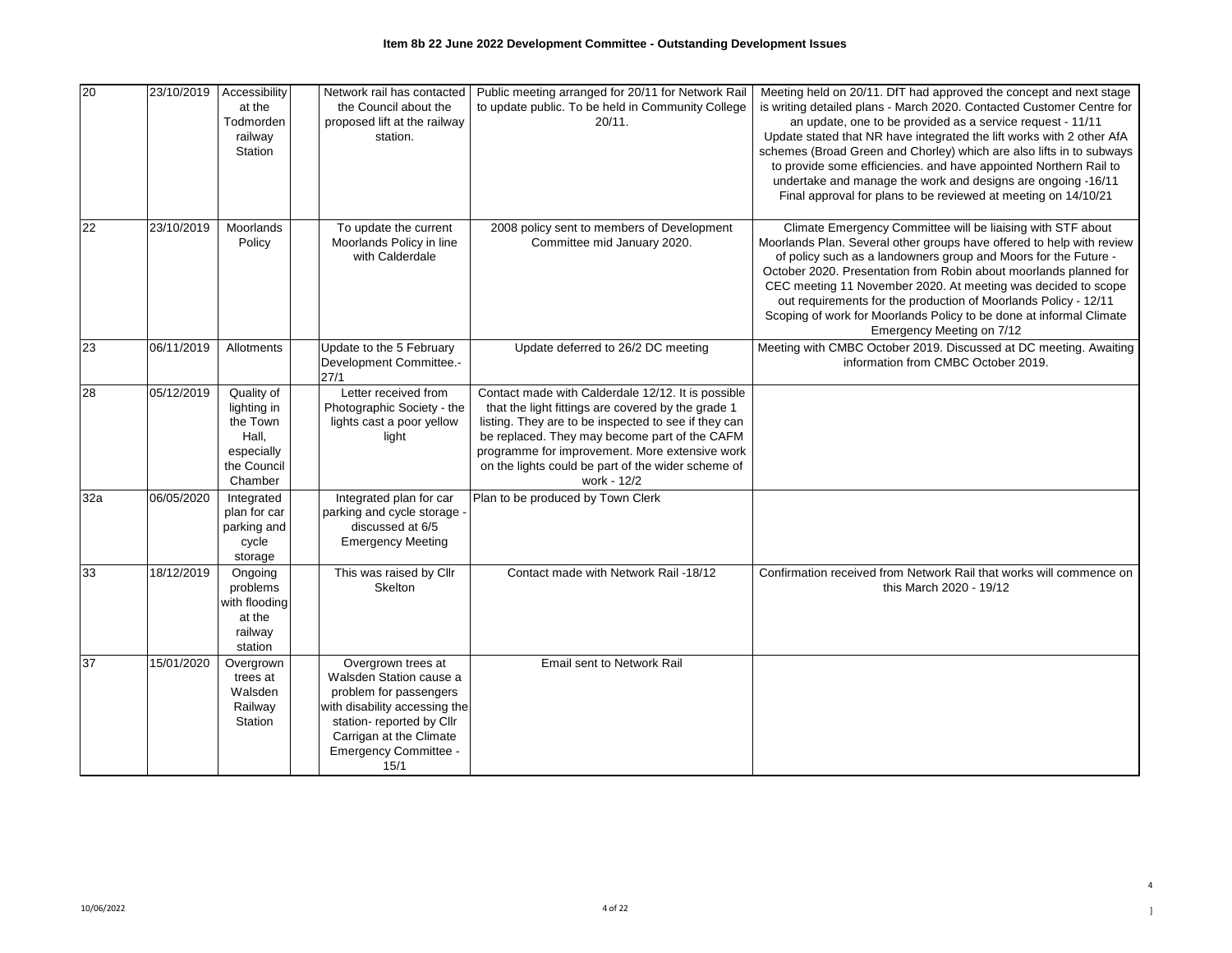| 43 | 29/01/2020 | Damage to<br>bridges over<br>the River<br>Calder and<br>Canal at<br>Stoodley<br>Glen                               | Residents of houses at<br>Stoodley Glen have<br>observed a local farmer<br>cutting and removing<br>quantities of stone from the<br>bridges so he can get his<br>vehicles over the bridge.<br>The stone bridge over the<br>Calder is a 200 year old<br>listed structure and it<br>appears to have been<br>weakened by the grinding<br>of material from it. The<br>parapet of the bridge over<br>the canal has been<br>damaged in such a way<br>that it may fall into the<br>canal if it is knocked again. | Reported to Building Control, Customer First and<br>the Rivers and Canals Trust - 29/1. |                                                                                                                                                                                                                                                                                                                             |
|----|------------|--------------------------------------------------------------------------------------------------------------------|----------------------------------------------------------------------------------------------------------------------------------------------------------------------------------------------------------------------------------------------------------------------------------------------------------------------------------------------------------------------------------------------------------------------------------------------------------------------------------------------------------|-----------------------------------------------------------------------------------------|-----------------------------------------------------------------------------------------------------------------------------------------------------------------------------------------------------------------------------------------------------------------------------------------------------------------------------|
| 45 | 30/01/2020 | Land near<br>bus stop on<br>Halifax Rd,<br>Just before<br>Shaw Wood<br>Rd is unkept<br>- belongs to<br>Calderdale? | Land near bus stop on<br>Halifax Rd on LHS<br>immediately before turning<br>left on to Shaw Wood Rd<br>(going towards)<br>Todmorden). Cllr P Taylor<br>reported a resident would<br>like to move the grass and<br>plant some bulbs.                                                                                                                                                                                                                                                                      | Contacted Todmorden in Bloom for their input-3/2.                                       | Todmorden in Bloom agreed to liaise with the resident                                                                                                                                                                                                                                                                       |
| 49 | 04/04/2020 | Signage for<br><b>TTC</b> owned<br>land                                                                            | To procure and install<br>signage on the 4 plots of<br>TTC owned land                                                                                                                                                                                                                                                                                                                                                                                                                                    | Action to be started in March 2020                                                      | On to do list                                                                                                                                                                                                                                                                                                               |
| 53 | 05/02/2020 | Congestion<br>at<br>Knowlwood<br>Rd junction<br>with<br>Rochdale<br>Rd                                             | Reported by a resident -<br>Road is very narrow at this<br>junction with a bus stop<br>immediately in front of 4<br>new houses. Assistant<br>Town Clerk to check the<br>planning permission for the<br>build, especially provision<br>for car parking as any<br>parking on the road itself<br>could lead to almost<br>permanent gridlock                                                                                                                                                                 | Assistant Town Clerk contacted planning at<br>Calderdale - 6/2                          | Chasing email sent 20/2<br>Update received that<br>the drawings in the application (13/01197/FUL) clearly show parking<br>provision for each house however it may be the case that they have not<br>been built in accordance with the approved plan if the parking spaces<br>are not available or may not yet be completed. |
| 54 | 06/02/2020 | Disabled car<br>parking<br>spaces at<br>the Leisure<br>Centre                                                      | Cllr M Taylor has reported<br>that the disabled parking<br>spaces at the Leisure<br>Centre are being misused.                                                                                                                                                                                                                                                                                                                                                                                            | Reported to Calderdale.                                                                 | Letter sent to Manager of Sports Centre - 13/2                                                                                                                                                                                                                                                                              |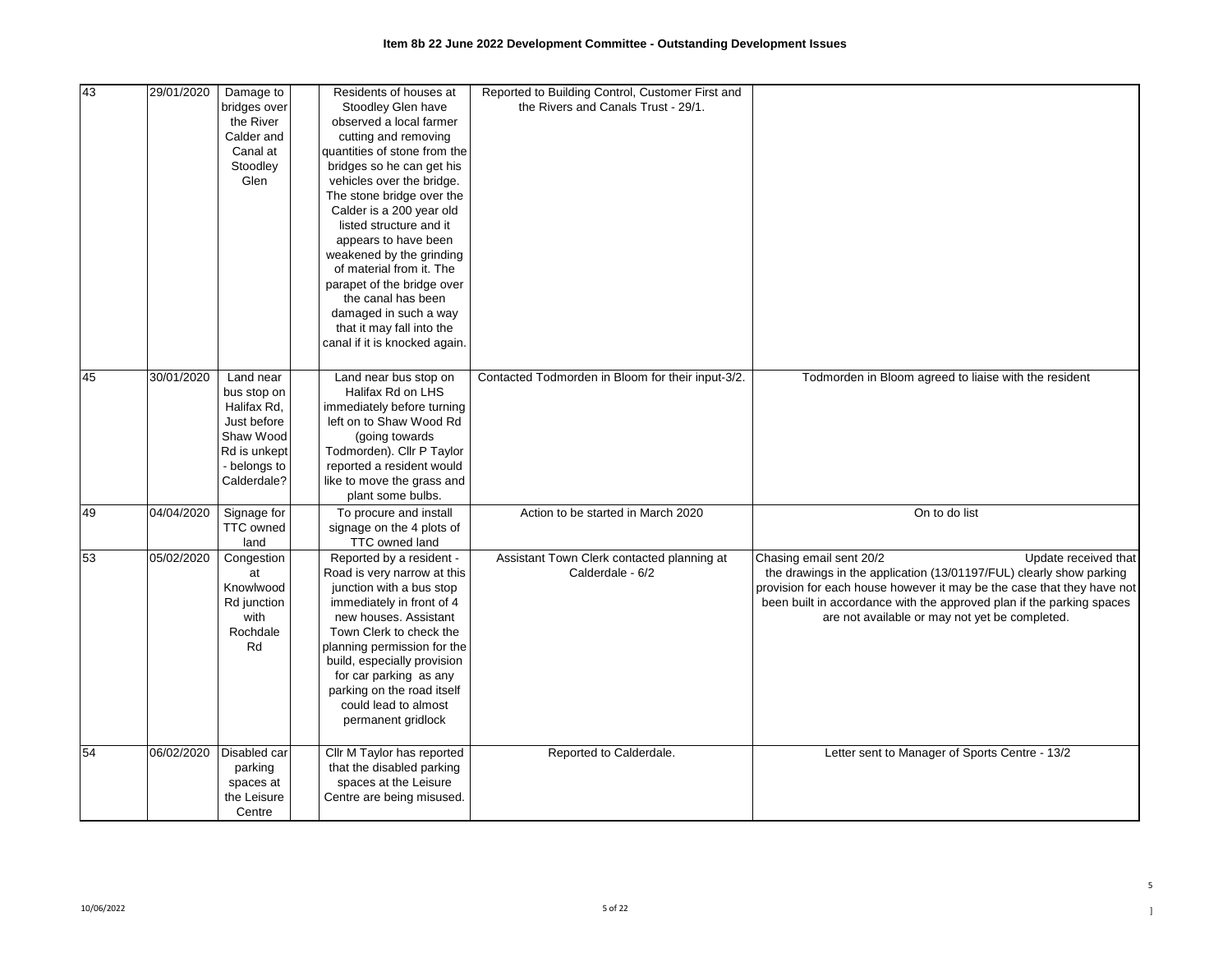| 64 | 13/02/2020 | Poor state                                                                                   | Concern expressed by                                                                                                                                                                                                                                                                                                                                                                                                                              | Reported to Network rail and Calderdale - 13/2                                                                                                                   | Chasing email sent 9/3                                                                                                                                                                                                                                                                                                                                                                                                                                                                                                                                                      | Highways passed |
|----|------------|----------------------------------------------------------------------------------------------|---------------------------------------------------------------------------------------------------------------------------------------------------------------------------------------------------------------------------------------------------------------------------------------------------------------------------------------------------------------------------------------------------------------------------------------------------|------------------------------------------------------------------------------------------------------------------------------------------------------------------|-----------------------------------------------------------------------------------------------------------------------------------------------------------------------------------------------------------------------------------------------------------------------------------------------------------------------------------------------------------------------------------------------------------------------------------------------------------------------------------------------------------------------------------------------------------------------------|-----------------|
|    |            | of road                                                                                      | market Supervisor that the<br>road on Brook St leading to<br>the back of the market is in<br>a very poor state of repair.<br>This has been raised<br>previously with Network<br>Rail and Calderdale                                                                                                                                                                                                                                               | Network Rail has advised that it does not belong to<br>them - 17/2                                                                                               | SR353074 to Streetworks                                                                                                                                                                                                                                                                                                                                                                                                                                                                                                                                                     |                 |
| 65 | 13/02/2020 | Damaged<br>manhole<br>cover on<br>Stoodley<br>Grange.                                        | Cllr. P Taylor reported<br>issue with damaged raised<br>manhole cover and the<br>shaft down to the pipe that<br>runs under the lane.                                                                                                                                                                                                                                                                                                              | Requested address details to enable reporting -<br>13/2                                                                                                          | Calderdale state that this road is unadopted (therefore not a Calderdale<br>issue) and this issue needs reporting to the Utility Company.<br>Information passed to Cllr. P Taylor - 10/3                                                                                                                                                                                                                                                                                                                                                                                    |                 |
| 69 | 20/02/2020 | Request for<br>additional<br>zebra<br>crossing<br>outside<br><b>Morrisons</b><br>supermarket | Request for zebra crossing<br>for Rochdale Rd at Shade<br>end of Morrisons                                                                                                                                                                                                                                                                                                                                                                        | Raised with Highways - 24/2                                                                                                                                      |                                                                                                                                                                                                                                                                                                                                                                                                                                                                                                                                                                             |                 |
| 72 | 25/02/2020 | Unsightly<br>area past<br>the Dye<br>Works and<br>Working<br>Mens Club<br>in.<br>Cornholme   | The area past the dye<br>works and the Working<br>Mens' Club at the bottom of<br>Pudsey Rd has been an<br>eyesore for many years.<br>Now, with the protective<br>hoarding and fencing<br>dilapidated, the chance of<br>an accident is increased.<br>Do you know what plans<br>there are for these sites<br>and can local authorities<br>force appropriate actions<br>on land owners to make<br>safe/improve appearance/<br>put to use, this area? | Copied to Cllrs White, Ripley and Greenwood as<br>requested by resident - 25/2 Planning Department<br>and Building Control contacted for update on area -<br>2/3 | Building control visited the site. A planning permission has been put in<br>for the demolition of the rear of the mill. The owner was on site and<br>commented that the main mill building is to remain and converted into<br>offices. The back of the site is fenced off to prevent danger to life. They<br>plan to put in planning permission in in the future for industrial units at<br>the back. It is likely the front of the building will remain. Owner is aware<br>of the need to do a wide consultation if this planning permission is to be<br>put forward - 4/3 |                 |

6  $\begin{array}{c} \hline \end{array}$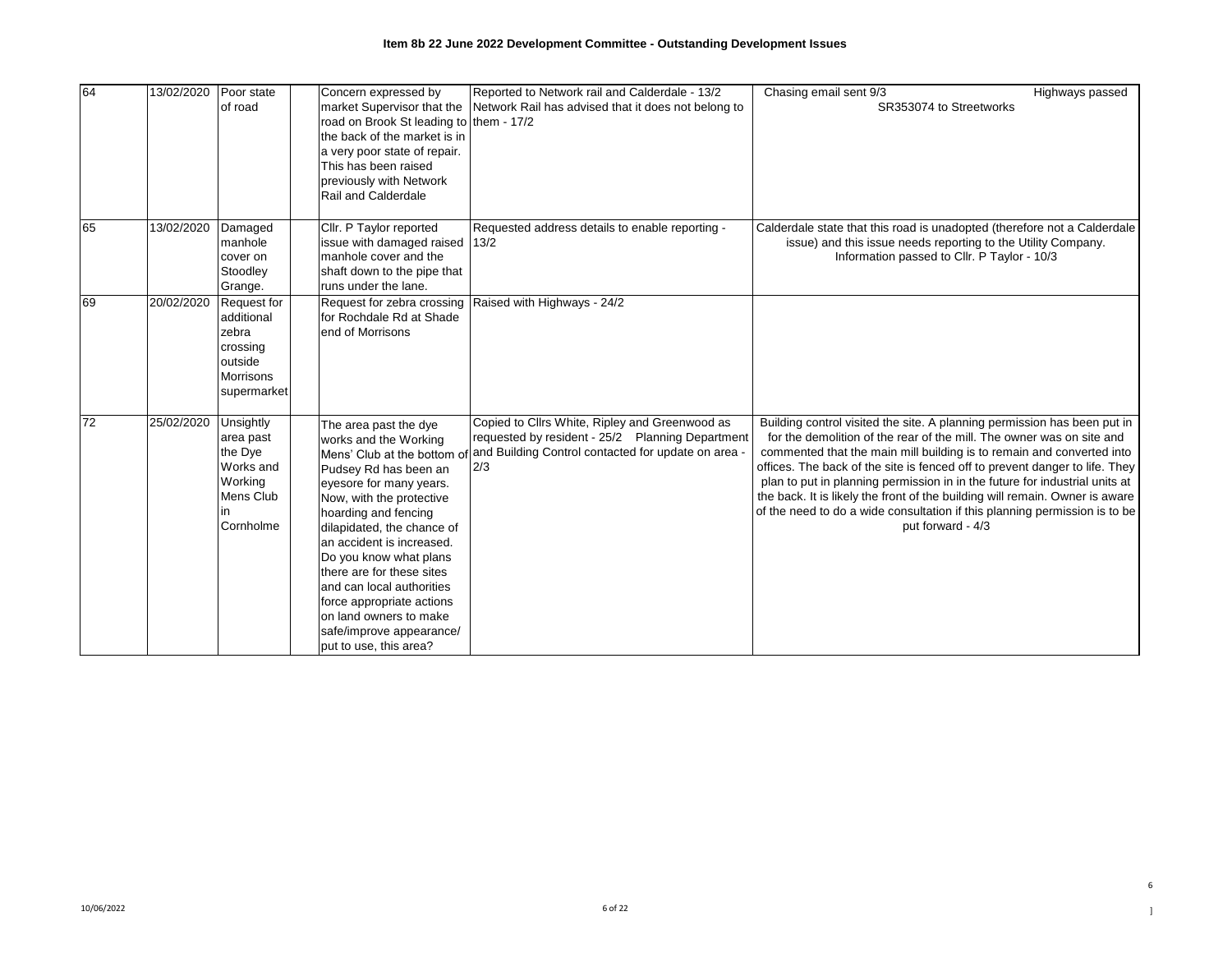| 73              | 25/02/2020 | Potentially  |                               | Copied to Cllrs White, Ripley and Greenwood as | Planning Department and Building Control contacted for update on               |
|-----------------|------------|--------------|-------------------------------|------------------------------------------------|--------------------------------------------------------------------------------|
|                 |            | dangerous    | Frostholme Mill is presently  | requested by resident - 25/2                   | area - $2/3$                                                                   |
|                 |            | demolition   | being demolished. I           |                                                |                                                                                |
|                 |            | site         | understand from local         |                                                |                                                                                |
|                 |            |              | experienced demolition        |                                                |                                                                                |
|                 |            |              | workers that this mill and    |                                                |                                                                                |
|                 |            |              | its location makes the work   |                                                |                                                                                |
|                 |            |              | particularly hazardous. Do    |                                                |                                                                                |
|                 |            |              | you know if an asbestos       |                                                |                                                                                |
|                 |            |              | survey was done before        |                                                |                                                                                |
|                 |            |              | work commenced? The           |                                                |                                                                                |
|                 |            |              | site is adjacent to housing,  |                                                |                                                                                |
|                 |            |              | the main road and railway.    |                                                |                                                                                |
|                 |            |              | The work is progressing       |                                                |                                                                                |
|                 |            |              | slowly but will soon reach    |                                                |                                                                                |
|                 |            |              | the main road frontage.       |                                                |                                                                                |
|                 |            |              | What risk assessment and      |                                                |                                                                                |
|                 |            |              | supervision has been done     |                                                |                                                                                |
|                 |            |              | by local authorities to       |                                                |                                                                                |
|                 |            |              | ensure the health and         |                                                |                                                                                |
|                 |            |              | safety of local residents     |                                                |                                                                                |
|                 |            |              |                               |                                                |                                                                                |
| $\overline{75}$ | 20/04/2020 | Removal of   | The stone wall is being       | Reported to Customer First -20/4               | Passed on to Planning Enforcement Team - 21/4 Response from                    |
|                 |            | stone wall   | removed in land behind the    |                                                | Calderdale Planning - they are having to prioritise work with lockdown         |
|                 |            |              | old Sorting Office on Rise    |                                                | but will deal with this when they can - 27/4                                   |
|                 |            |              | Lane - previously a           |                                                | Contact received from nearby resident. Enforcement notices have been           |
|                 |            |              | planning application had      |                                                | issued to the owner who seems to have disappeared. The site is                 |
|                 |            |              | been declined for a car       |                                                | unsafe, messy and the wall needs repairing. Email sent to Enforcement          |
|                 |            |              | park to be built on this site |                                                | Officer - 17/8                                                                 |
|                 |            |              | near the railway station      |                                                |                                                                                |
| 176             | 21/04/2020 | Blocking of  | This was an issue in the      | Email sent to Enforcement Team - 21/4          | Chased 29/4. Contacted police and suggested I contact the COVID                |
|                 |            | footpath     | past and an enforcement       |                                                | Protection team. The police will also visit the site. -29/4 It is a common     |
|                 |            | access on    | order was imposed. The        |                                                | problem as some landowners are taking opportunity to put notices up            |
|                 |            | <b>Rd 32</b> | owner has blocked the         |                                                | saying public should not be walking away from home during Covid                |
|                 |            | Eastwood     | access again (the turnstile)  |                                                | Chased Enforcement Team - no<br>crisis-29/4                                    |
|                 |            |              | Reported by Cllr              |                                                | further news available - 6/5 Reported again to Enforcement Team and            |
|                 |            |              | Greenwood                     |                                                | Right of Way Officer - response from Right of Way Officer that a letter        |
|                 |            |              |                               |                                                | has been sent but landowner refuses to comply - is an Enforcement              |
|                 |            |              |                               |                                                | issue June 2020.<br>Further email sent to                                      |
|                 |            |              |                               |                                                | Further email sent to Enforcement<br>Enforcement Team - 15/6                   |
|                 |            |              |                               |                                                | Officer - 23/6 Enforcement Officer said that ROW responses had been            |
|                 |            |              |                               |                                                | low key. With restrictions being lifted, a priority list is being produced for |
|                 |            |              |                               |                                                | action - 29/6<br>Email sent to Enforcement                                     |
|                 |            |              |                               |                                                | Officer - 10/8<br>No news received yet - 19/8                                  |
|                 |            |              |                               |                                                |                                                                                |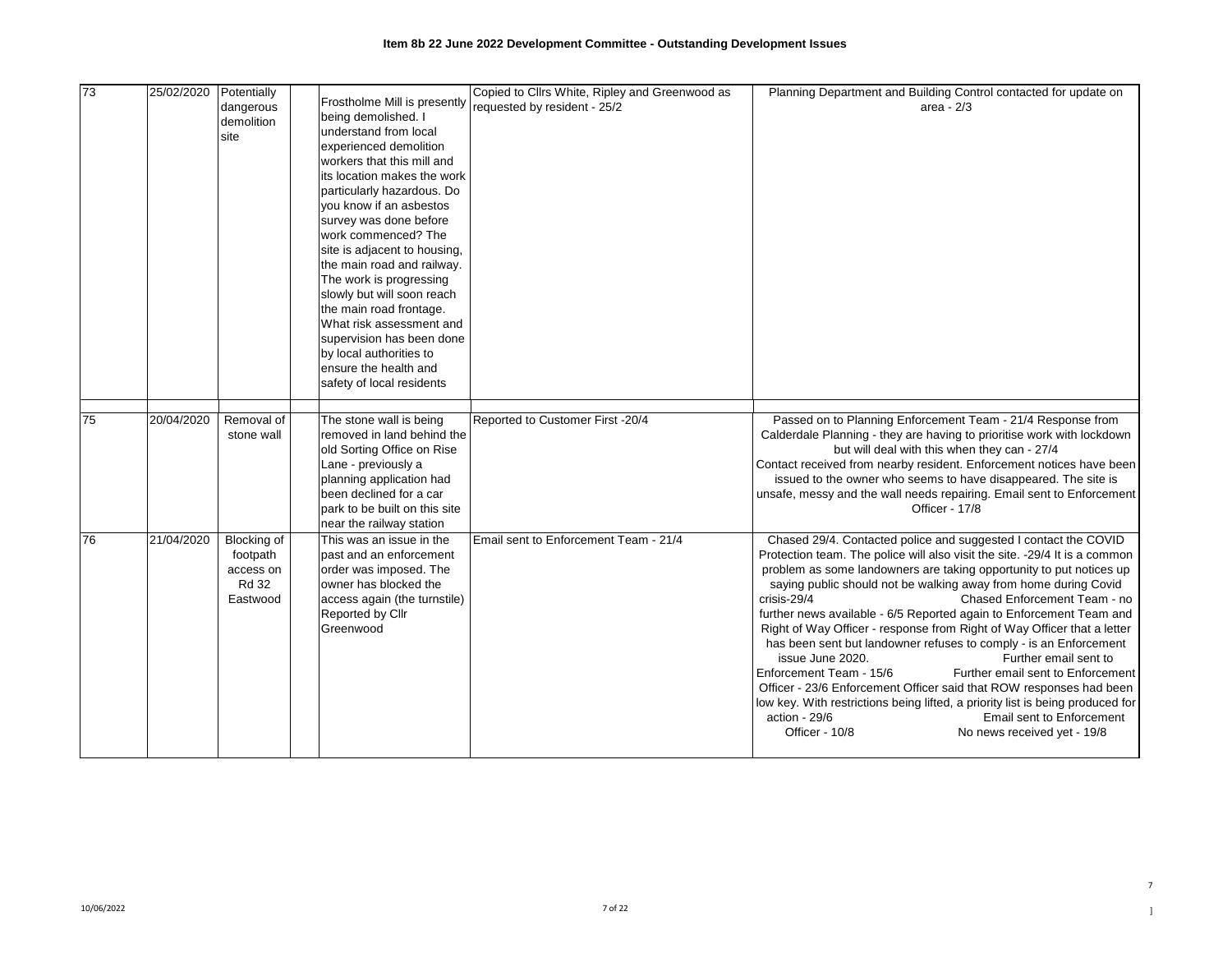| 78 | 29/04/2020 | Accessibility<br>problems<br>with country<br>stile                                                                                                        | On the footpath adjoining<br>the field that leads to<br>cottages at the bottom of<br>Shaw Wood Road, a new<br>stile has recently replaced<br>an old one in the barbed<br>wire topped fence and the<br>access is less accessible<br>than previously. Residents<br>are wondering if this style<br>meets the appropriate<br>standard. Also, it appears<br>that the style has been<br>painted with creosote<br>which is potentially a<br>COSHH hazard. Reported | Reported to Calderdale 29/4 Response received -<br>the Rights of Way team will look visit this site when<br>next in the area-29/4                                                                                                                                                                                                                                                                                                                                                                                                                                                                                                                                                                                                                                                                                                                                                                                                                                                                                                                                                                                                                                                            |                                                                                                                                                                                                                                                                                                                                                                                                                                                                                                                                                                                                                                                                                                                                                                                                                                                                                                                               |
|----|------------|-----------------------------------------------------------------------------------------------------------------------------------------------------------|-------------------------------------------------------------------------------------------------------------------------------------------------------------------------------------------------------------------------------------------------------------------------------------------------------------------------------------------------------------------------------------------------------------------------------------------------------------|----------------------------------------------------------------------------------------------------------------------------------------------------------------------------------------------------------------------------------------------------------------------------------------------------------------------------------------------------------------------------------------------------------------------------------------------------------------------------------------------------------------------------------------------------------------------------------------------------------------------------------------------------------------------------------------------------------------------------------------------------------------------------------------------------------------------------------------------------------------------------------------------------------------------------------------------------------------------------------------------------------------------------------------------------------------------------------------------------------------------------------------------------------------------------------------------|-------------------------------------------------------------------------------------------------------------------------------------------------------------------------------------------------------------------------------------------------------------------------------------------------------------------------------------------------------------------------------------------------------------------------------------------------------------------------------------------------------------------------------------------------------------------------------------------------------------------------------------------------------------------------------------------------------------------------------------------------------------------------------------------------------------------------------------------------------------------------------------------------------------------------------|
| 79 |            | Neighbour<br>blocking<br>footpath<br>behind 16<br><b>Whirlaw Ave</b><br>OL14 8DP<br>and fencing<br>it off<br>Also,<br>keeping<br>horses in<br>fenced area | by Cllr P Taylor<br>Neighbour blocking<br>it off annexing land and<br>removing trees<br>Further issue - tenants are<br>keeping a horse and foal in<br>a patch of muddy land<br>behind their house. Police<br>and RSPCA say nothing<br>can be done unless horses<br>injured. Reported by Cllr<br>Needham - 23/3                                                                                                                                              | Emailed Community Covid, Tree Specialist,<br>footpath behind 16 Whirlaw Heritage, Rights of Way team and Insp. Doughty -<br>Ave OL14 8DP and fencing 5/5 The path is not a public one, the trees were not<br>covered by a TPO, the site is not a heritage one.<br>Suggested that owner contacts the ABS Unit at<br>Calderdale - 6/5 Feedback from Calderdale that<br>land is not registered. Email to Enforcement Team<br>with information from police and Together Housing<br>12/5 Email sent to Community Covid Team, Sam<br>Pearson and wardens, Forestry Commission about<br>the removal of trees. Forestry Commission are<br>consulting with the Regulations Team about<br>Emailed Rights of Way Officer to progress - 28/5<br>ROWO said that he had sent out enforcement<br>letters but the landowner was unwilling to cooperate<br>Sent email to Enforcement Officer - 3/6<br>- 3/6<br>Sent email to Enforcement Officer - 23/6 the 'land<br>grab' - 19/5<br>Enforcement Officer said that ROW responses had<br>been low key. With restrictions being lifted, a priority<br>list is being produced for action - 29/6<br>Enforcement Officer emailed - 10/8<br>No news received - 19/8 | Email sent to Together Housing - 24/3 Issue raised again March 2021.<br>Email sent to planning on 24/3/21.<br>Response received that issue has been forwarded to the Tree Officer<br>and Planning Enforcement. Tree Officer stated that trees were not<br>protected - 27/3<br>Information received that a gate has been erected to block the public<br>footpath-reported to Enforcement - 13/4<br>Report received that residents have dug hole to enable the installation<br>of a permanent fence on the public path from Whirlaw Ave. This was<br>forwarded to Customer First to be reported to the Enforcement Team -<br>22/4<br>Discussions withy Together Housing - April 2021<br>Reported again to Planning Enforcement - May 2021 Response from<br>Planning Enforcement that they are aware of change of use from<br>wasteland to smallholding and horse stables.<br>However, work is delayed because of Covid-19 - 8/6 |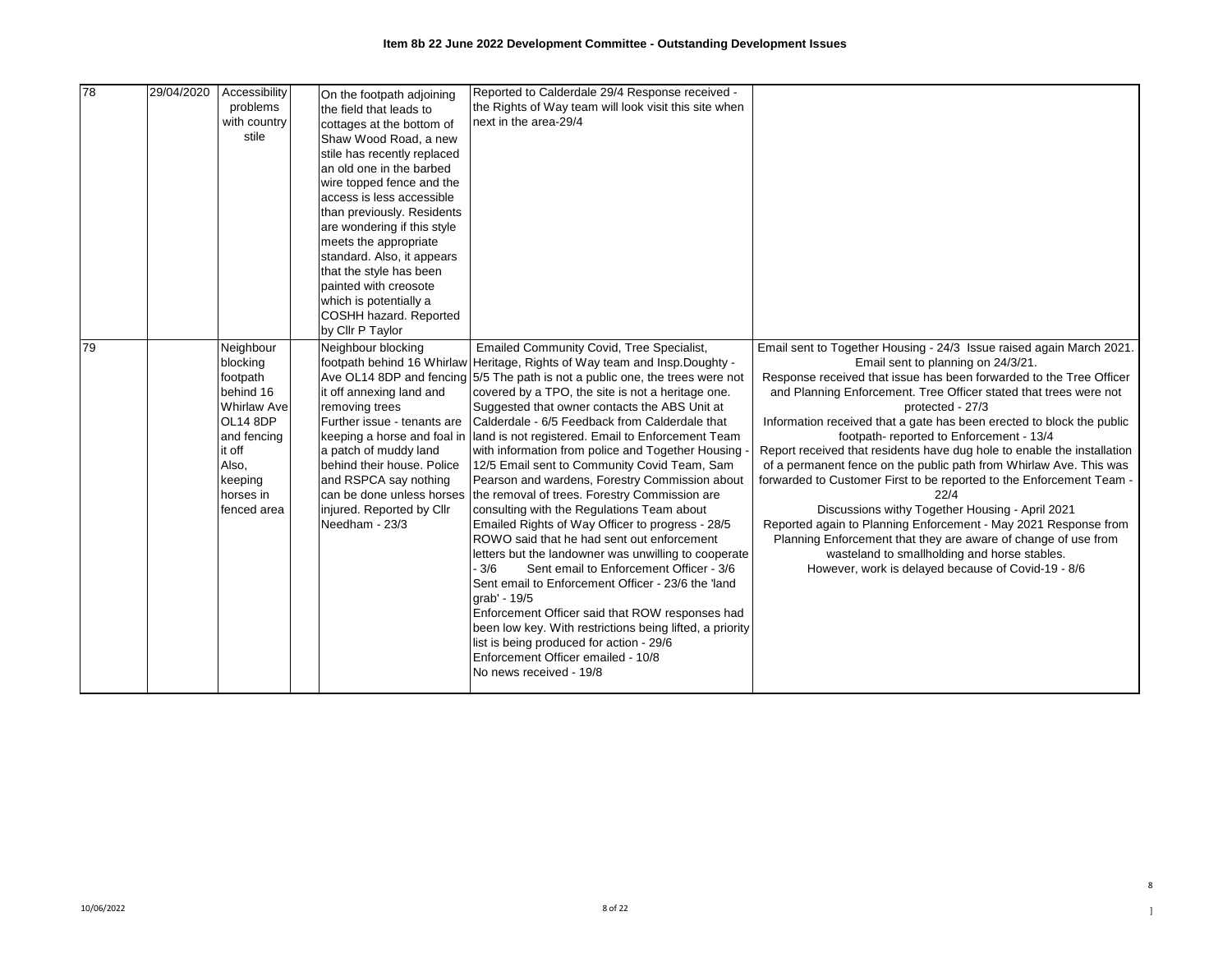| 80a | 08/05/2020 | Landowner<br>blocking<br>footpath on<br>Kebs Rd                                    | Landowner has history of<br>blocking footpath and<br>preventing access to rocks                                                                 | Emailed Community Covid, Rights of Way team -<br>14/5                                                                                                                                                                                          | Emailed Highways and Engineering for update - 26/5<br>Registered request again with Customer First - 28/5<br>Emailed Rights of Way Officer to progress - 28/5<br>ROWO said that he had sent out enforcement letters but the landowner<br>was unwilling to cooperate - 3/6<br>Sent email to Enforcement Officer - 3/6<br>Sent email to Enforcement Officer - 23/6<br>Enforcement Officer said that ROW responses had been low key. With<br>restrictions being lifted, a priority list is being produced for action - 29/6<br>Highways Enforcement Officer emailed for update - 10/7<br>No news received yet - 19/8 |
|-----|------------|------------------------------------------------------------------------------------|-------------------------------------------------------------------------------------------------------------------------------------------------|------------------------------------------------------------------------------------------------------------------------------------------------------------------------------------------------------------------------------------------------|-------------------------------------------------------------------------------------------------------------------------------------------------------------------------------------------------------------------------------------------------------------------------------------------------------------------------------------------------------------------------------------------------------------------------------------------------------------------------------------------------------------------------------------------------------------------------------------------------------------------|
| 81  | 08/05/2020 | Loose<br>paviers                                                                   | The paviers at the top of<br>the footpath that runs from<br>Longfield Grove to<br>Wellfield Terrace are loose.                                  | Reported to Calderdale - 14/5                                                                                                                                                                                                                  |                                                                                                                                                                                                                                                                                                                                                                                                                                                                                                                                                                                                                   |
| 91  | 15/06/2020 | Outstanding<br>Planning<br>Application                                             | Residents have<br>complained to Cllrs M<br>Doyle and M Carrigan<br>about the outstanding<br>planning application for 12<br>Henshaw Rd, Walsden. | TTC responded to request for consultation from<br>CMBC in Nov 2019 that the application was not<br>supported because of issues with access/egress<br>and because a full survey of land instability is<br>required. The application is ongoing. | Email sent to Planning Department -15/5 Response received that my<br>email has been forwarded to the Team Manager as the member of staff<br>dealing with issue was absent - 16/6<br>Reply received from planning that there are no resources to deal with<br>this at the moment - 29/6                                                                                                                                                                                                                                                                                                                            |
| 93  | 21/06/2020 | Missing<br>paving<br>stones                                                        | Stones missing from<br>paving outside barbers<br>shop on Halifax Rd<br>opposite to the Duke of<br>York pub                                      | Reported to Calderdale - 22/6                                                                                                                                                                                                                  |                                                                                                                                                                                                                                                                                                                                                                                                                                                                                                                                                                                                                   |
| 86  | 20/07/2020 | Road<br>subsiding                                                                  | Resident reported<br>subsiding road on Causey<br>Wood Rd (off Woodhouse<br>Rd) Todmorden. Reported<br>by Cllr P Taylor                          | Reported to Calderdale 22/7                                                                                                                                                                                                                    | Chased Highways 13/10<br>Response received that the side of the road has been barriered off and<br>the road is being constantly monitored for deterioration. At present no<br>further action is required -13/10                                                                                                                                                                                                                                                                                                                                                                                                   |
| 99  | 20/07/2020 | Loose<br>branch on<br>tree                                                         | Resident reported loose<br>branch on tree on Causey<br>Wood Rd, Todmorden.<br>Reported by Cllr P Taylor                                         | Reported to Calderdale 22/7                                                                                                                                                                                                                    |                                                                                                                                                                                                                                                                                                                                                                                                                                                                                                                                                                                                                   |
| 101 | 19/07/2020 | Potential<br>breach of<br><b>PSPO</b>                                              | Are PSPOs relevant to<br>Lumbutts Rd and<br>properties nearby. Raised<br>by Cllr P Taylor                                                       | Reported to Environmental Health, Calderdale -<br>29/7                                                                                                                                                                                         |                                                                                                                                                                                                                                                                                                                                                                                                                                                                                                                                                                                                                   |
| 108 | 18/08/2020 | A646 Sheep<br>straying on<br>to road at<br>Cornholme<br>Raised by<br>/Cllr K White | Potential to cause accident<br>as move down from Moor.<br>Suggestion for cattle grid                                                            | create side entrance to enclose cattle grid as well.<br>Photos sent by townclerk by Cllr K White - under<br>consideration as to next step                                                                                                      | Email sent to Steven Lee Calderdale MBC - need to No REPLY RECEIVED. Se also item 238 regarding sheep in Gorpley<br>woodland - 8/11                                                                                                                                                                                                                                                                                                                                                                                                                                                                               |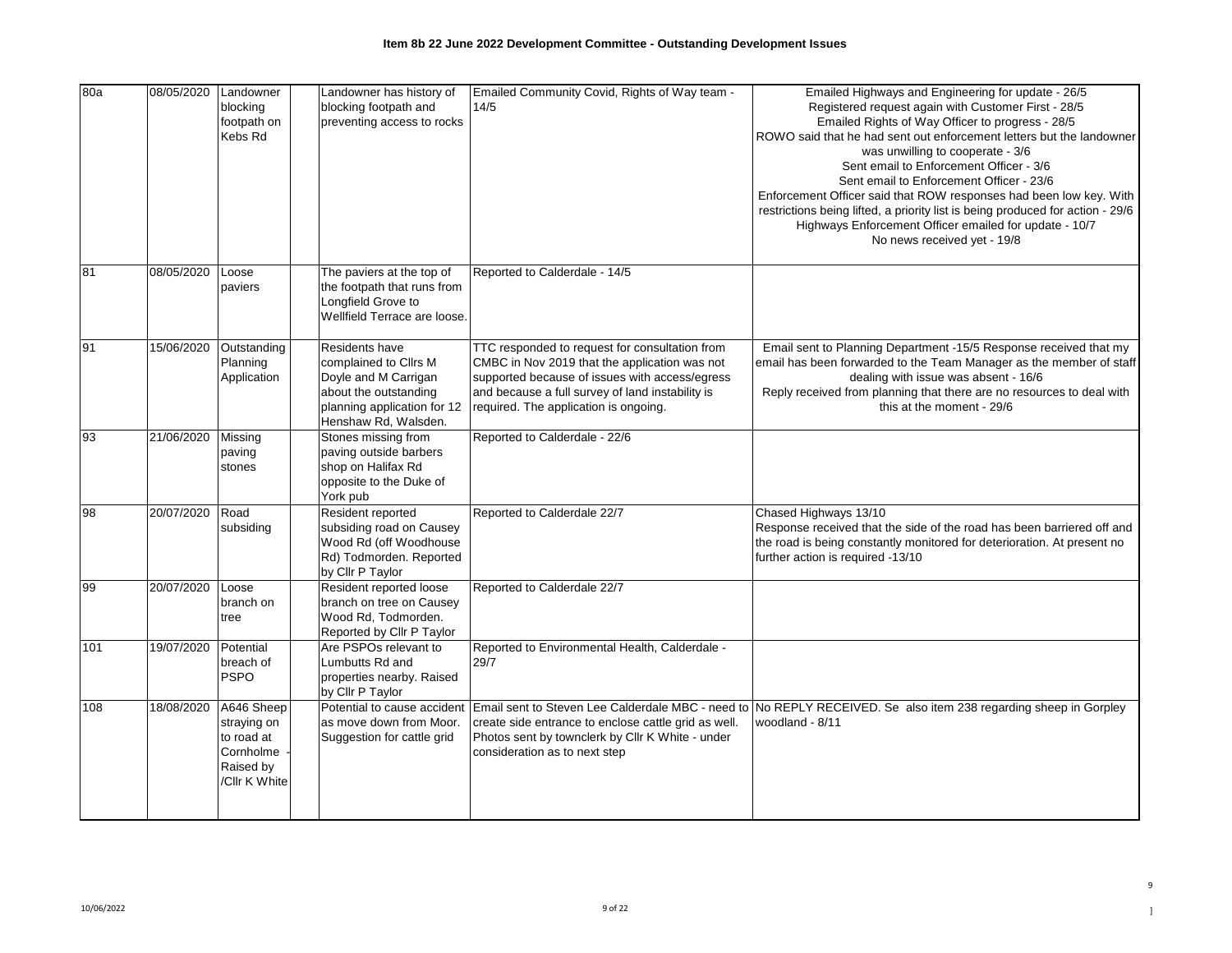| 109<br>$\frac{115}{115}$ | 18/08/2020<br>08/09/2020 | <b>Bus Service</b><br>resumption<br>re schools -<br>Cllr K White<br>Fly tipping                | Enquiries made of First<br>Bus and Rosso re having<br>enough capacity/service to<br>get children to school on<br>resumption.<br>Several black bin bags of   | Awaiting definitive responses. Govt assistance to<br>CMBC - clarifiication as to what funded and not in<br>terms of expectation of all children to travel together<br>yet schools seeking to separate years. To be<br>considered in light of capacity guidleines set by<br>govt. Buses may be more economical to run<br>reduction at 75% for schools but may not have<br>capacity to then run normal service.<br>Reported to Calderdale - 8/9                                                                                                                                                                                                | Various emails exchanged between all parties and most problems<br>resolved. Outstanding issue with making permanent the service for<br>students living in Rawtenstall attending Tod High - October 2020 |
|--------------------------|--------------------------|------------------------------------------------------------------------------------------------|-------------------------------------------------------------------------------------------------------------------------------------------------------------|----------------------------------------------------------------------------------------------------------------------------------------------------------------------------------------------------------------------------------------------------------------------------------------------------------------------------------------------------------------------------------------------------------------------------------------------------------------------------------------------------------------------------------------------------------------------------------------------------------------------------------------------|---------------------------------------------------------------------------------------------------------------------------------------------------------------------------------------------------------|
|                          |                          | on Bacup<br>Rd just past<br>Clough Foot<br>Treatment<br>Works.<br>Reported by<br>Cllr M Taylor | rubbish dumped in stream                                                                                                                                    |                                                                                                                                                                                                                                                                                                                                                                                                                                                                                                                                                                                                                                              |                                                                                                                                                                                                         |
| 119                      | 17/09/2020               | Lack of<br>recycling at<br>top of<br><b>Brighton St</b><br>and<br><b>Brighton</b><br>Terrace   | Although the waste wagon<br>manages to access the top<br>of the street, the recycling<br>they have no recycling<br>service. Reported by Cllr T<br>Greenwood | Reported to Waste Manager - 16/9 Response that<br>cars block road and prevent access - 16/9<br>CIr Ripley provided more information which was<br>wagon does not. Effectively referred to Waste Manager - in effect, the waste<br>operatives were taking some bags but not others -<br>21/9<br>Cllr P Ripley has approached Cllr S Press for<br>support also - 22/9<br>Awaiting video of wagon from Monday from resident<br>to send to Waste Manager- 22/9 Suggested, via Cllr<br>P Ripley, that resident with disability request<br>additional support from Calderdale - 2/10<br>Video of recycling collection sent to Calderdale -<br>26/10 |                                                                                                                                                                                                         |
| 123                      | 13/10/2020               | Fly tipping                                                                                    | Fly tipping of building<br>materials on field next to<br>Lee Bottom Rd. Reported<br>by Cllr P Taylor                                                        | Reported to Calderdale - 13/10 Emailed Customer<br>First for an update. Planning copied in - 2/11<br>Land Registry shows there is no owner of the land.<br>Email to Calderdale to enquire whether they will<br>take it over and take on responsibilities - 10/11 The<br>land is owned by a local farmer. Reported again to<br>Customer First and Environmental health as there is<br>concern that some of the waste may be<br>contaminated and will drain down the valley as<br>surface water - 9/2                                                                                                                                          | Email received - has been referred for action/referral to Environmental<br>Agency - 25/2 Visit and Letter from Community Health Team -<br>November 2021                                                 |
| 129                      | 26/10/2020               | Illegible<br>road sign                                                                         | Illegible road sign on Lee<br>Bottom Rd. Reported by<br>Cllr P Taylor                                                                                       | Reported to Calderdale - 26/10                                                                                                                                                                                                                                                                                                                                                                                                                                                                                                                                                                                                               |                                                                                                                                                                                                         |
| 142                      | 01/02/2020               | Additional<br>bins<br>required                                                                 | Cllr L Needham has done a<br>report with suggested<br>additional locations for<br>bins.                                                                     | Discussed with SCG 01/02.<br>Phone conversation - delays because of Covid etc.                                                                                                                                                                                                                                                                                                                                                                                                                                                                                                                                                               | A walk round with SCG and Cllr L Needham/Assistant Town Clerk to<br>be arranged for early 2021 - 1/12                                                                                                   |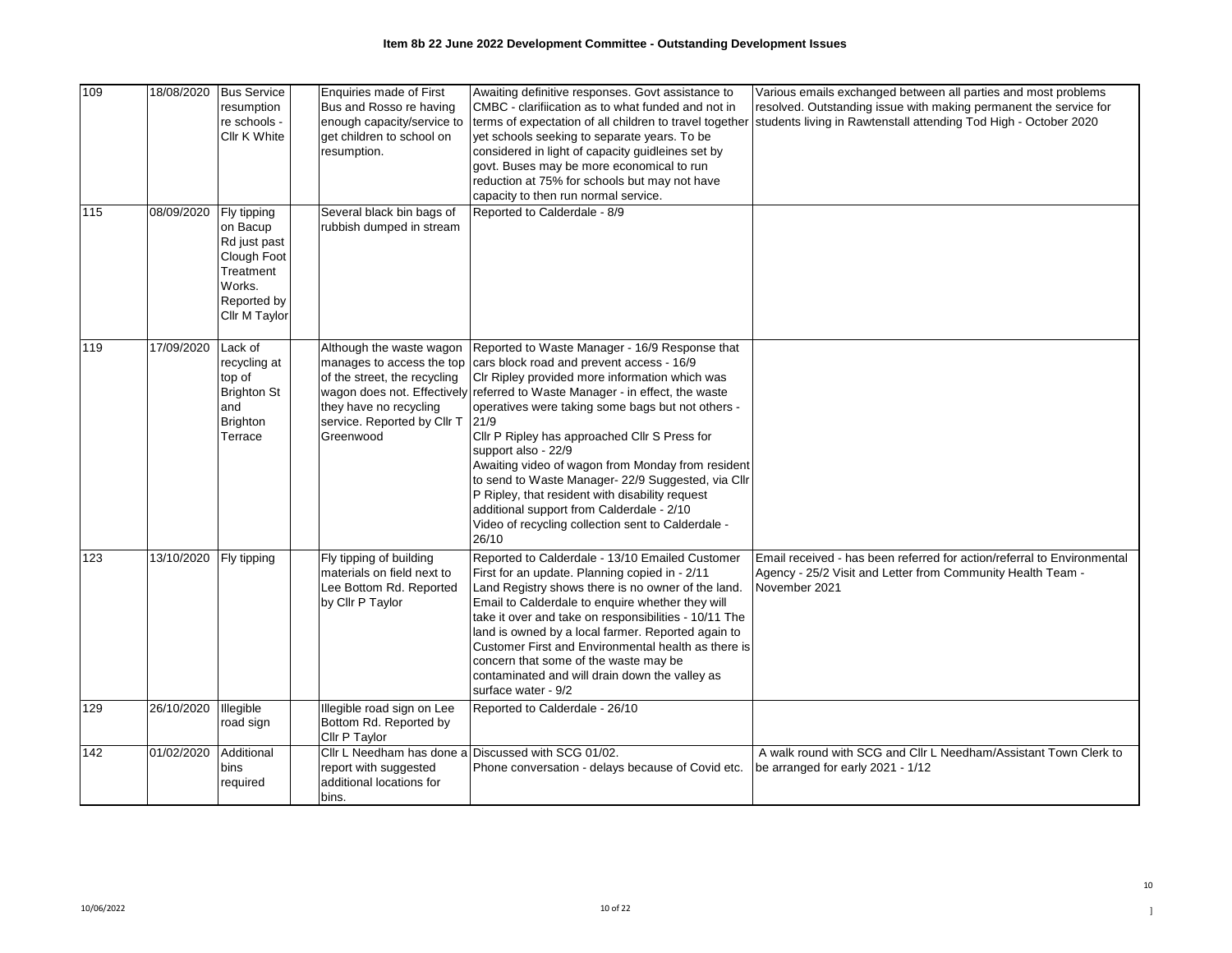| 145  | 14/12/2020 | Condition of<br>Woodhouse<br>Rd                                                                              | Road is in poor condition<br>and there is concern it will<br>fall away if there is<br>flooding. Reported by Cllr.<br>P Taylor                                    | Email to Steven Lee - 14/12 and reported on<br>contact form to Calderale - 14/12                                                                                  |                                            |
|------|------------|--------------------------------------------------------------------------------------------------------------|------------------------------------------------------------------------------------------------------------------------------------------------------------------|-------------------------------------------------------------------------------------------------------------------------------------------------------------------|--------------------------------------------|
| 146  | 14/12/2020 | Canal<br>bridge at<br>Shaw Wood<br>Rd                                                                        | on this bridge for a number<br>of years as it has been<br>damaged. The number of<br>cars and weight has been<br>increasing putting extra<br>starin on the bridge | There has been scaffolding Reported to Calderdale - 14/12                                                                                                         |                                            |
| 155  | 11.01.2021 | Ice on<br>pavements                                                                                          | in Todmorden. Cllr L<br>Needham and Admin<br>Officer reported                                                                                                    | Ice on pavements reported Reported to Calderdale who have stated that it is<br>their policy not to grit pavements near their<br>buildings. Awaiting update - 11/1 |                                            |
| 160a | 15.03.2021 | <b>Blocked</b><br>trough<br>preventing<br>drainage of<br>rainwater                                           | Blocked trough at 14a<br>Lumbutts Rd. Reported by<br>Cllr P Taylor                                                                                               | Reported to Customer First several times and then<br>15/3                                                                                                         |                                            |
| 171  | 11.03.2021 | Replaceme<br>nt of<br>permeable<br>track road at<br>Royd Farm<br>with<br>impermeabl<br>e surface<br>(tarmac) | Farmer has replaced<br>permeable 'fairings' with<br>tarmac on a track on his<br>farm leading to the farm<br>and 5 cottages. Reported<br>by Cllr A Hollis         | Email sent to Calderdale Planning Dept to ask for<br>their advice - 11/3                                                                                          |                                            |
| 176  |            | 01.04.2021 Loose street<br>sign on<br>Harvelin<br>park                                                       | Street sign has been<br>removed from its fixings at<br>Harvelin Park. Reported by<br>Cllr P Taylor                                                               | Reported to Calderdale - 1/4                                                                                                                                      |                                            |
| 180  | 13.04.2021 | Broken road<br>sign                                                                                          | Lane/Mankinholes Bank.<br>Reported by Cllr P Taylor                                                                                                              | Road sign broken on Cross Reported to Customer First - 13/4                                                                                                       |                                            |
|      | 22.06.2021 | Trees<br>blocking<br>light from<br>flats                                                                     | Trees (from vicarage?)<br>blocking light from flats at<br>Ridge Foot. Reported by<br>Cllr P Taylor                                                               | Email to Together Housing - 22/6                                                                                                                                  |                                            |
| 200  | 24.06.2021 | Problems<br>with large<br>vehicles<br>trying to use<br>Shaw Wood<br>Rd and<br>getting<br>stuck               | Problems with large<br>vehicles trying to use Shaw<br>Wood Rd and getting<br>stuck. This includes<br>wagons and horse boxes.<br>Reported by Cllr P Taylor        | Reported to Customer First - 24/6                                                                                                                                 | No response received. Reported again 17/11 |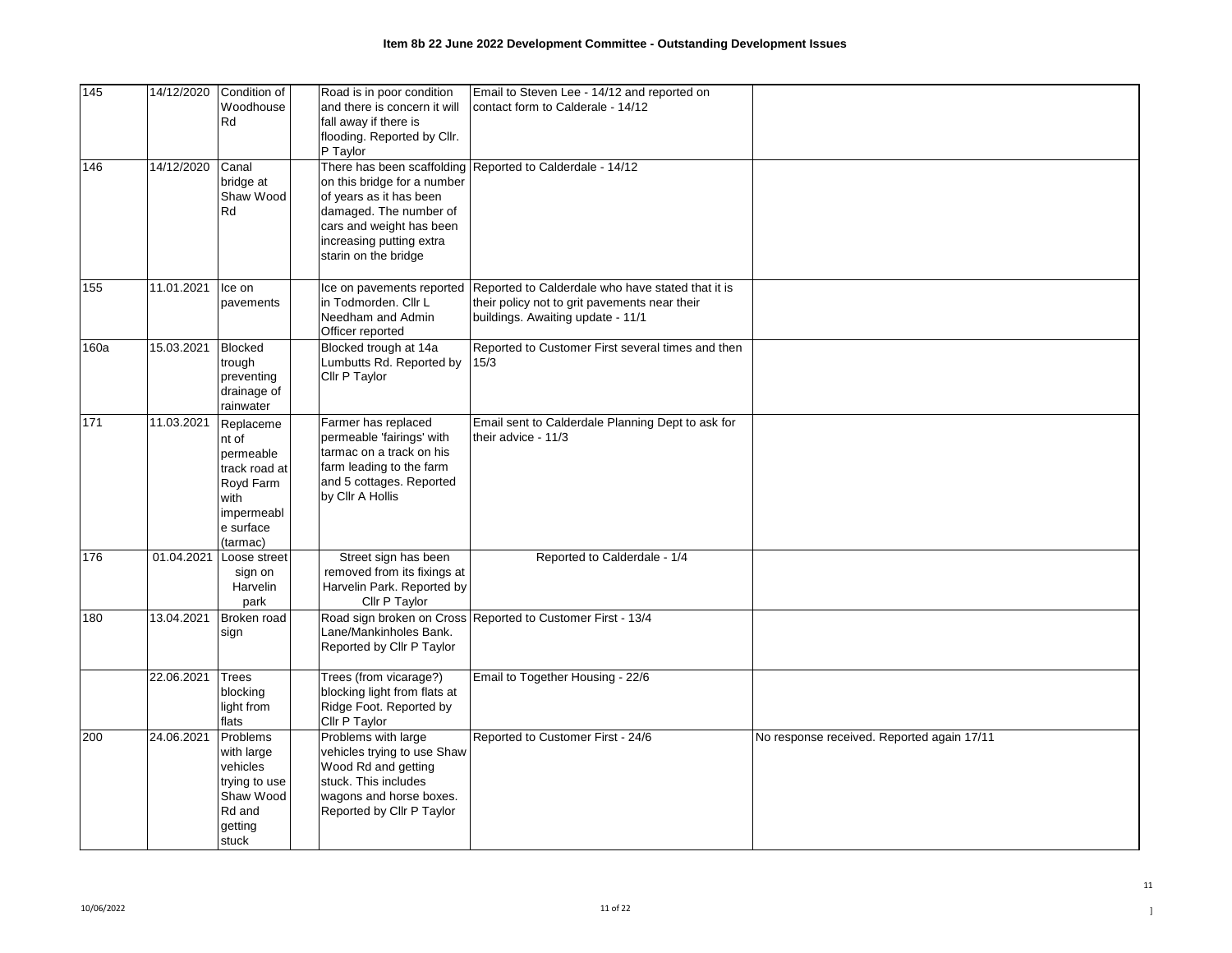| 201 | 24.06.2021 | <b>Request for</b><br>road<br>signage st<br>iunction                                                                                 | Request for road signage<br>from Blackshawhead/over<br>the tops from Burnley, at<br>the junction of Eastwood<br>Road into Crossley New<br>Road. Reported by Cllr P<br>Taylor | Reported to Customer First - 24/6                                                                                                                                                                                                                                       | Chasing email sent 10/5/22 New reference number 220511-000361 -<br>10/5                                                                                                                                                 |
|-----|------------|--------------------------------------------------------------------------------------------------------------------------------------|------------------------------------------------------------------------------------------------------------------------------------------------------------------------------|-------------------------------------------------------------------------------------------------------------------------------------------------------------------------------------------------------------------------------------------------------------------------|-------------------------------------------------------------------------------------------------------------------------------------------------------------------------------------------------------------------------|
| 202 | 24.06.2021 | Concern<br>that taxi firm<br>licenses are<br>not being<br>approved                                                                   | Concern that taxi firm<br>licenses are not being<br>approved. . Reported by<br>Cllr P Taylor                                                                                 | Reported to Customer First - 24/6                                                                                                                                                                                                                                       |                                                                                                                                                                                                                         |
| 204 | 28.06.2021 | Concerns<br>about lack<br>of<br>adherence<br>to planning<br>permissions<br>for buildings<br>around<br><b>Hollins Mill</b>            | Concerns about lack of<br>adherence to planning<br>permissions for buildings<br>around Hollins Mill. Raised<br>by Cllr M Doyle                                               | Meeting scheduled for 28/6 to discuss. This will be<br>referred to the Development Committee meeting on<br>21 July. Emails sent to Calderdale Flood Team,<br>Yorkshire Watre and the Environment Agency<br>about concerns for the culvert under Hollins Mill. -<br>29/6 | Email from Calderdale Food Team - are sending engineer out to<br>inspect - 2/7                                                                                                                                          |
| 205 | 21.06.2021 | Overgrown<br>trees<br>outside<br>Ridge Foot<br>flats                                                                                 | Overgrown trees outside<br>Ridge Foot flats. Reported<br>by Cllr P Taylor                                                                                                    | Emailed Together Housing - 21/6                                                                                                                                                                                                                                         |                                                                                                                                                                                                                         |
| 207 | 07.07.21   | Old cars<br>parked<br>without tax/<br>insurance/<br>MOT?                                                                             | Resident reported issue of<br>old cars being left behind<br>Factory Shop on Halifax Rd                                                                                       | Reported to Calderdale to see if issue for traffic<br>wardens - 8/7                                                                                                                                                                                                     | Reported to Environmental Health - 8/7 Nothing has happened and<br>resident says dumping includes old fridges and paint pots. Reported to<br>Street Cleaning, Highways and Upper Valley Coordinaor - 19/10              |
| 213 | 02/08/2021 | Complaints<br>as Youth<br><b>Hostel</b> in<br>Mankinholes<br>is being<br>marketed as<br>venue for<br>parties and<br>stag<br>weekends | Complaints as Youth<br>Hostel in Mankinholes is<br>being marketed as venuw<br>for parties and stag<br>weekends. Reported by<br>resident                                      | Town Clerk sent letter to YHA Customer Services -<br>2/8                                                                                                                                                                                                                |                                                                                                                                                                                                                         |
| 215 | 12/08/2021 | Overgrown<br>bush<br>blocking<br>access style                                                                                        | Overgrown bush blocking<br>access style on Lee Bottom<br>Rd. Reported by Cllr. P<br>Taylor                                                                                   | Reported to Customer First - 12/8                                                                                                                                                                                                                                       | Response from Customer First - bush is on private land -15/8<br>urther email sent to clarify that the issue is one of the landowner<br>blocking the public right of way - 15/8<br>Reference number 210817-000072 - 17/8 |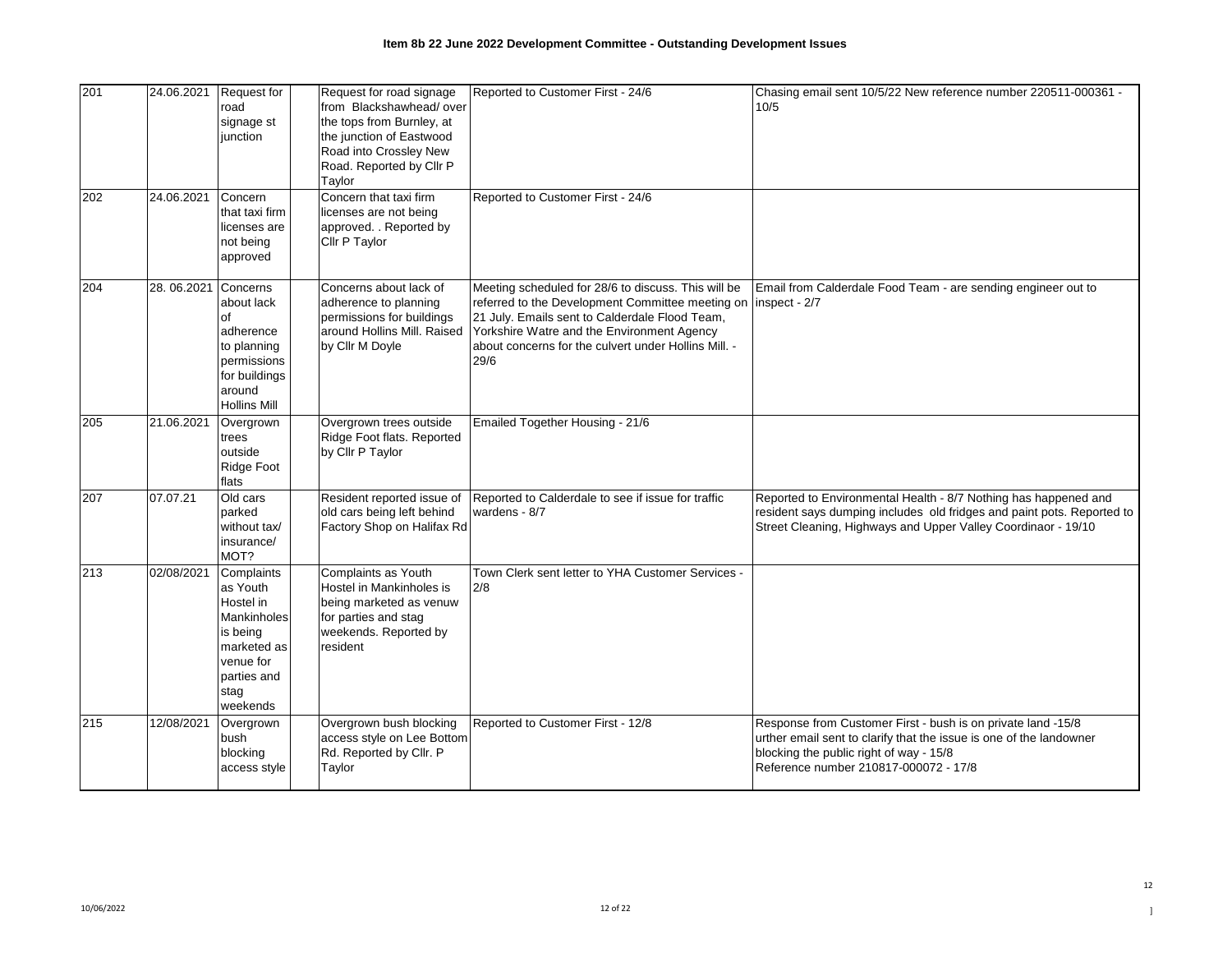| 216 | 16/08/2021 | Flooding on               | Lee Bottom Rd floods                        | Email sent to Calderdale Flood team - 16/8       | Response received that flood engineer will attend - reference CRN     |
|-----|------------|---------------------------|---------------------------------------------|--------------------------------------------------|-----------------------------------------------------------------------|
|     |            | Lee Bottom                | because the unmade road                     |                                                  | 383398 - 19/8 The situation has been exacerbated as a concrete road,  |
|     |            | Rd caused                 | to the side is 2 ft higher -                |                                                  | raised by girders was laid at the end of September. Emails sent to    |
|     |            | by raising of             | this has been caused by                     |                                                  | Customer First and Calderdale Flood Team by Cllr P Taylor. Email sent |
|     |            | unmade                    | rough materials being                       |                                                  | by assistant clerk to Calderdale Flooding Team and Planning - 6/10    |
|     |            | road                      | added on several                            |                                                  | Passed to Rights of way team as this is a bridleway - ref: SR 385821  |
|     |            | (private)                 | occasions. Reported by Cllr                 |                                                  | Email sent to Calderdale and the Flooding Team for an update on the   |
|     |            | Also, the                 | P Taylor                                    |                                                  | issues already raised and the further issue of the access road - 6/1  |
|     |            | laying of                 |                                             |                                                  | Further issues as Lee Bottom Road has been closed (without a traffic  |
|     |            | girders and               |                                             |                                                  | order) so that roadworks can be done to Stoodley Lane to enable a     |
|     |            | concrete                  |                                             |                                                  | new access road to be built to Rough Top Farm. Email sent to          |
|     |            | road surface              |                                             |                                                  | Customer First and Rights of Way Team - 27/1                          |
|     |            | in                        |                                             |                                                  |                                                                       |
|     |            | September                 |                                             |                                                  |                                                                       |
|     |            | 2021.                     |                                             |                                                  |                                                                       |
|     |            | Also, road                |                                             |                                                  |                                                                       |
|     |            | has been                  |                                             |                                                  |                                                                       |
|     |            | closed                    |                                             |                                                  |                                                                       |
|     |            |                           |                                             |                                                  |                                                                       |
|     |            | several                   |                                             |                                                  |                                                                       |
|     |            | times to                  |                                             |                                                  |                                                                       |
|     |            | enable                    |                                             |                                                  |                                                                       |
|     |            | roadworks                 |                                             |                                                  |                                                                       |
|     |            | to be done<br>to enable a |                                             |                                                  |                                                                       |
| 222 | 18/08/2021 | Instability of            | Instability of houses on                    | Email sent to Building Control - 9/9             | Issue referred to Highways ref: 210910-000176 - 14/9                  |
|     |            | houses on                 | Halifax Rd and surrounding                  |                                                  | Issue raised with senior management team 0n 16/12. The issue is to    |
|     |            | Halifax Rd                | streets. Houses are                         |                                                  | be investigated - 16/12                                               |
|     |            | and                       | vibrating with passing                      |                                                  |                                                                       |
|     |            | surrounding               | traffic and cracks are                      |                                                  |                                                                       |
|     |            | streets                   | appearning in walls - raised                |                                                  |                                                                       |
|     |            |                           | at DC meeting 18/8                          |                                                  |                                                                       |
|     |            |                           |                                             |                                                  |                                                                       |
| 224 | 18/08/2021 | Drains in                 | Drains in front of Aldi                     | Email to Customer First - 9/9                    |                                                                       |
|     |            | front of Aldi             | blocked with building                       |                                                  |                                                                       |
|     |            | blocked with              | debris. Reported by Cllr the<br>Revd G Kent |                                                  |                                                                       |
|     |            | building                  |                                             |                                                  |                                                                       |
|     |            | debris                    |                                             |                                                  |                                                                       |
| 225 | 18/08/2021 | <b>Blocked</b>            | Blocked drains on Church                    | Email to Customer First - 9/9                    | Issue reported to Highways - ref: 210910-000052                       |
|     |            | drains on                 | Rd - caused by rubble                       |                                                  |                                                                       |
|     |            | Church Rd                 | coming down from Church                     |                                                  |                                                                       |
|     |            |                           | Hill. Reported by Cllr M                    |                                                  |                                                                       |
|     |            |                           | Taylor                                      |                                                  |                                                                       |
| 227 | 14/09/2021 | Speeding                  | Speeding on Wellington                      | Email to Upper Valley Coordinator to request SID | SID check done on LSeptember 2021 - speed well below speed limit -    |
|     |            | on                        | Rd. Reported by Cllr P                      | check - 14/9                                     | on Lee Bottom Rd 14/9                                                 |
|     |            | Wellington                | Taylor                                      |                                                  |                                                                       |
|     |            | Rd, Dale St               |                                             |                                                  |                                                                       |
|     |            | and Lee                   |                                             |                                                  |                                                                       |
|     |            | <b>Bottom Rd</b>          |                                             |                                                  |                                                                       |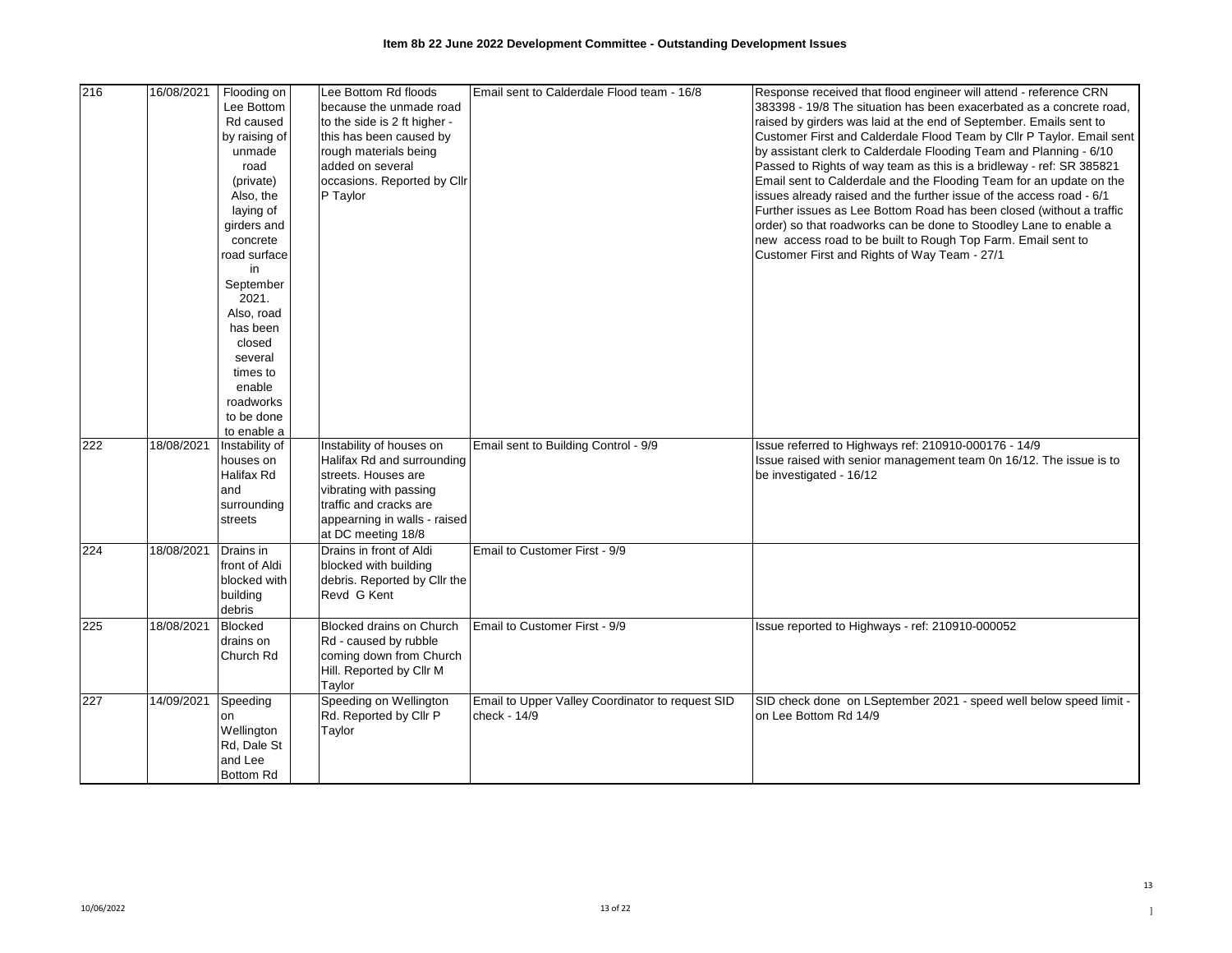| 230 | 04/10/2021 | Dangerous<br>cobbles<br>alongside<br>canal, by<br>Shaw Wood<br><b>Bridge</b>                                                                                                                                         | WYCA has upgraded the<br>towpath along the canal<br>However, the work to the<br>cobbles has not taken<br>place. Reported by Cllr P<br>Taylor                                                                                                                               | Email to Customer First and WYCA - 7/10                                                        |                                                                                                                                                                                                                                                                                                                                                                                                                                                                                       |
|-----|------------|----------------------------------------------------------------------------------------------------------------------------------------------------------------------------------------------------------------------|----------------------------------------------------------------------------------------------------------------------------------------------------------------------------------------------------------------------------------------------------------------------------|------------------------------------------------------------------------------------------------|---------------------------------------------------------------------------------------------------------------------------------------------------------------------------------------------------------------------------------------------------------------------------------------------------------------------------------------------------------------------------------------------------------------------------------------------------------------------------------------|
| 231 | 07/10/2021 | <b>Building</b><br>materials<br>dumped on<br>farm off Lee<br><b>Botton Rd</b>                                                                                                                                        | Over a number of years<br>building rubble (unsorted0<br>has been dumped on<br>farmland. Also, the the<br>farmer next along burns<br>waste creating toxic waste.<br>Has been reported before<br>to Calderdale.Reported by<br>Cllr P Taylor                                  | Reported online as fly tipping - 7/10                                                          | Ref no: #211007-000356. Response that this is private land and<br>therefore Street Cleansing cannot get involved - 12/10.<br>Email sent to Planning about possible planning issues arising - 12/10<br>Issue being considered - 21/07674/FLYHAZ - 20/10                                                                                                                                                                                                                                |
| 232 | 07/10/2021 | Overgrown<br>hedge on<br>Daisy Bank<br>Street OL14<br>8PD. Also<br>Also the<br>road side<br>hedges from<br>the Staff of<br>Life pub on<br><b>Burnley</b><br>Road all the<br>way to<br>Portsmouth<br>are<br>overgrown | This overgrown hedge is<br>causing problems for<br>people parking their cars.<br>The full length of Burnley<br>Rd from Staff of Life to<br>Portsmouth has overgrown<br>hedges causing people<br>with buggies/children to<br>walk in the main road.<br>Reported by resident | Email to Customer First - 7/10                                                                 | Raised with Highways for the road and Parking for the car park. The<br>reference is 211007-000349. - 7/10                                                                                                                                                                                                                                                                                                                                                                             |
| 233 | 12/10/2021 | Missed rural<br>recycling<br>collections                                                                                                                                                                             | Resident is waiting for<br>more than 4 weeks for<br>collection. Raised by Cllr M<br>Taylor                                                                                                                                                                                 | Email sent to manager of recycling collections -<br>12/10                                      | Response to all enquiries about recycling collections given by senior<br>manager Calderdale - 26/10                                                                                                                                                                                                                                                                                                                                                                                   |
| 234 | $19-Cct$   | Sheep<br>grazing in<br>area of<br>SSSI                                                                                                                                                                               | Report that sheep are<br>grazing at Gorpley Clough<br>potentially impacting the<br>enviroment. Reported by<br>resident                                                                                                                                                     | Email sent to Calderdale Council - 19/10                                                       | No response received from Calderdale Council. Se also item Emails<br>received from resident and Slow the Flow. Email sent to Steven Lee at<br>Calderdale - 8/11 Countryside Team have contacted the landowner<br>and they have contracted a fencing company to keep the sheep in. This<br>may take around 4 weeks though as the contractors are very busy<br>Also, Animal officer has been in touch to enquire if sheep are still loose -<br>17/11 Further email to Steven Lee - 18/1 |
| 235 | 19/10/2021 | Inadequate<br>street<br>lighting in<br>Todmorden                                                                                                                                                                     | Inadequate street lighting<br>in Todmorden.in several<br>areas - reported by local<br>Reclaim the Streets group                                                                                                                                                            | Email to CAFM and Upper Valley Co-ordinator -<br>19/10<br>Email sent to Customer First - 20/10 | Email from Jae Campbell - will be on agenda of SCG meeting 15/11.<br>Reported each light on online system as advised by customer First -<br>27/10<br>Spoke with Senior manager in Highways. This is matter fpr<br>Neighbourhood Safety Team - 29/10.                                                                                                                                                                                                                                  |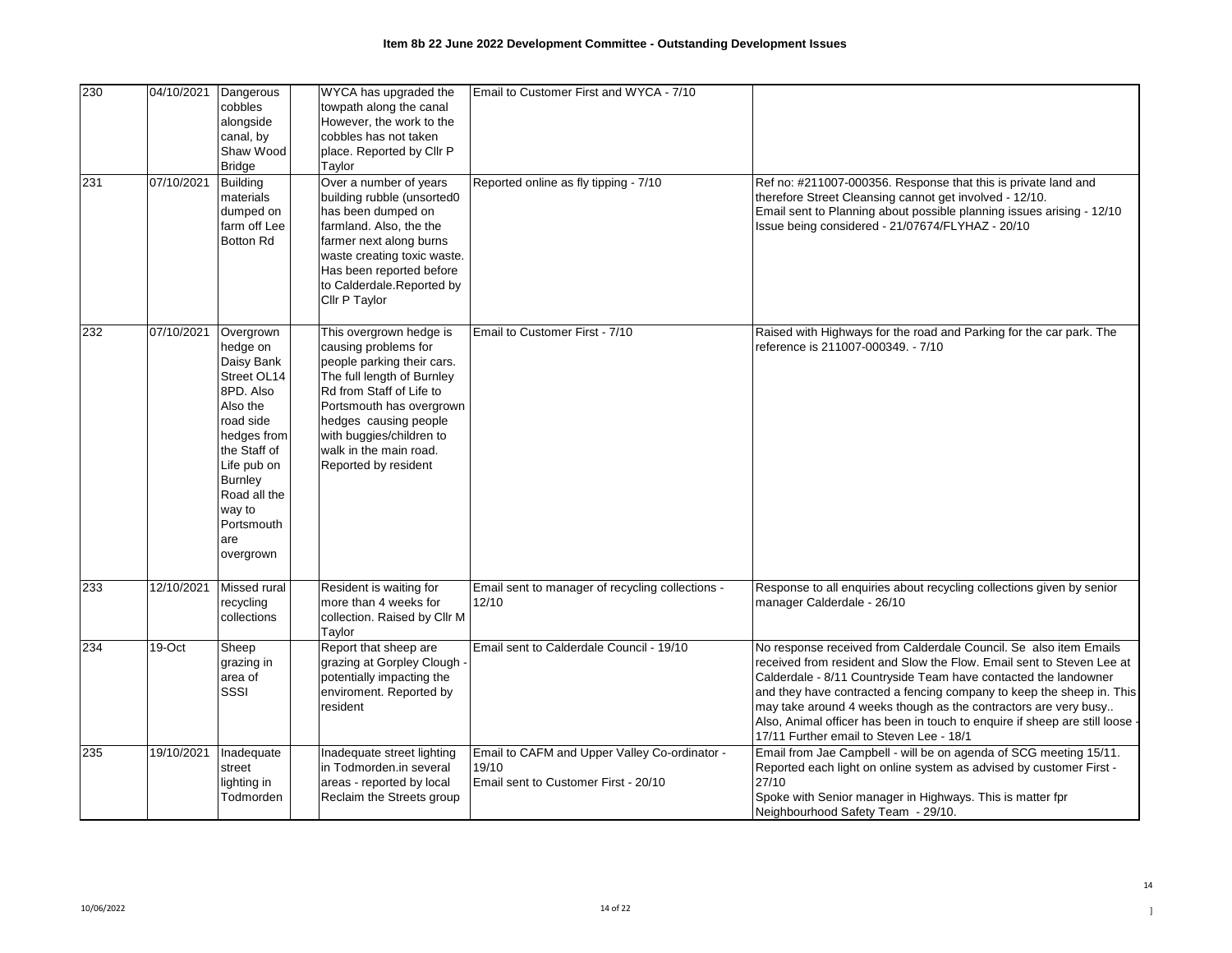| 236 | 20/10/2021 | Loose<br>stones in<br>wall near<br>bus stop in<br>Portsmouth                    | Loose stones in wall near<br>bus stop in Portsmouth.<br>Reported by Cllr K White                                                                                                                                                                              | Email to Customer First - 20/10                                                  | Further email sent to Customer First as work has not been done - 27/1                                                                                                              |
|-----|------------|---------------------------------------------------------------------------------|---------------------------------------------------------------------------------------------------------------------------------------------------------------------------------------------------------------------------------------------------------------|----------------------------------------------------------------------------------|------------------------------------------------------------------------------------------------------------------------------------------------------------------------------------|
| 237 | 26/10/2021 | Misuse of<br>disabled<br>parking<br>spaces at<br>Todmorden<br>Leisure<br>Centre | People with disability are<br>unable to park in disabled<br>parking bays at the leisure<br>centre as people are using<br>the spaces to walk their<br>dogs in the park/watch their<br>children play football on the<br>astroturf. Reported by Cllr L<br>Thorpe | Email to Customer First - 26/10                                                  | Has been allocated to parking enforcement team - 27/10 Response -<br>parking team does not look after parking at the Leisure Centre.<br>Email sent to Leisure Centre direct - 9/11 |
| 238 | 26/10/2021 | Collapse of<br>part of wall<br>and road<br>near Lobb<br>Mill into the<br>river  | road near Lobb Mill into the Stven Lee - 1/11<br>river. Reported bt Cllr M<br>Holmstedt                                                                                                                                                                       | Collapse of part of wall and Visited site on 28/10 to take photos. Email sent to | Steve Lee reponse - works are being designed and agreed with the EA<br>2/11                                                                                                        |
| 239 | 09/11/2021 | <b>Broken</b><br>bench in<br>shelter at<br>Centre Vale<br>Park                  | Centre Vale Park.<br>Reported by Cllr P Taylor                                                                                                                                                                                                                | Broken Bench in shelter at Emailed Customer First - 9/11                         | Advised that this is dealt with by CAFM                                                                                                                                            |
| 240 | 16/11/2021 | <b>Blocked</b><br>gate on<br>bridleway in<br>Ramsden<br>Wood,<br>Walsden        | Blocked gate on bridleway<br>in Ramsden Wood,<br>Walsden. Reported by Cllr<br>P Taylor                                                                                                                                                                        | Emailed Customer First - 16/11                                                   | Reported to Rights Of Way Team, reference 211116-000184. - 17/11                                                                                                                   |
| 241 | 16/11/2021 | Request for<br>gritting on<br>Rossendale<br>Rd                                  | Request for gritting on<br>Rossendale Rd. Reported<br>by Cllr. P Taylor                                                                                                                                                                                       | Emailed Customer First - 16/11                                                   | Response received that Rossendale Rd cannot be added to the list.-<br>17/11                                                                                                        |
| 242 | 17/11/2021 | Damage to<br>wall at<br><b>Shaw Cross</b><br>Rd                                 | Damage to wall at Shaw<br>Cross Rd. Caused by large<br>vehicles being repeatedly<br>getting stuck. Reported by<br>Cllr P T aylor                                                                                                                              | Emailed Customer First - 16/11                                                   | Reported to Highways - 211117-000168. - 17/11                                                                                                                                      |
| 242 | 01/12/2021 | Water<br>flooding<br>from hillside<br>on to<br>Heather<br>Bank.<br>Walsden      | on to Heather Bank,<br>Walsden. Reported by<br>resident to Admin Officer                                                                                                                                                                                      | Water flooding from hillside Emailed Flooding email - 1/12                       | This will be reported to flood engineers when resident's contact details<br>received = $1/12$<br>Ref:CRN 388935 - 2/12                                                             |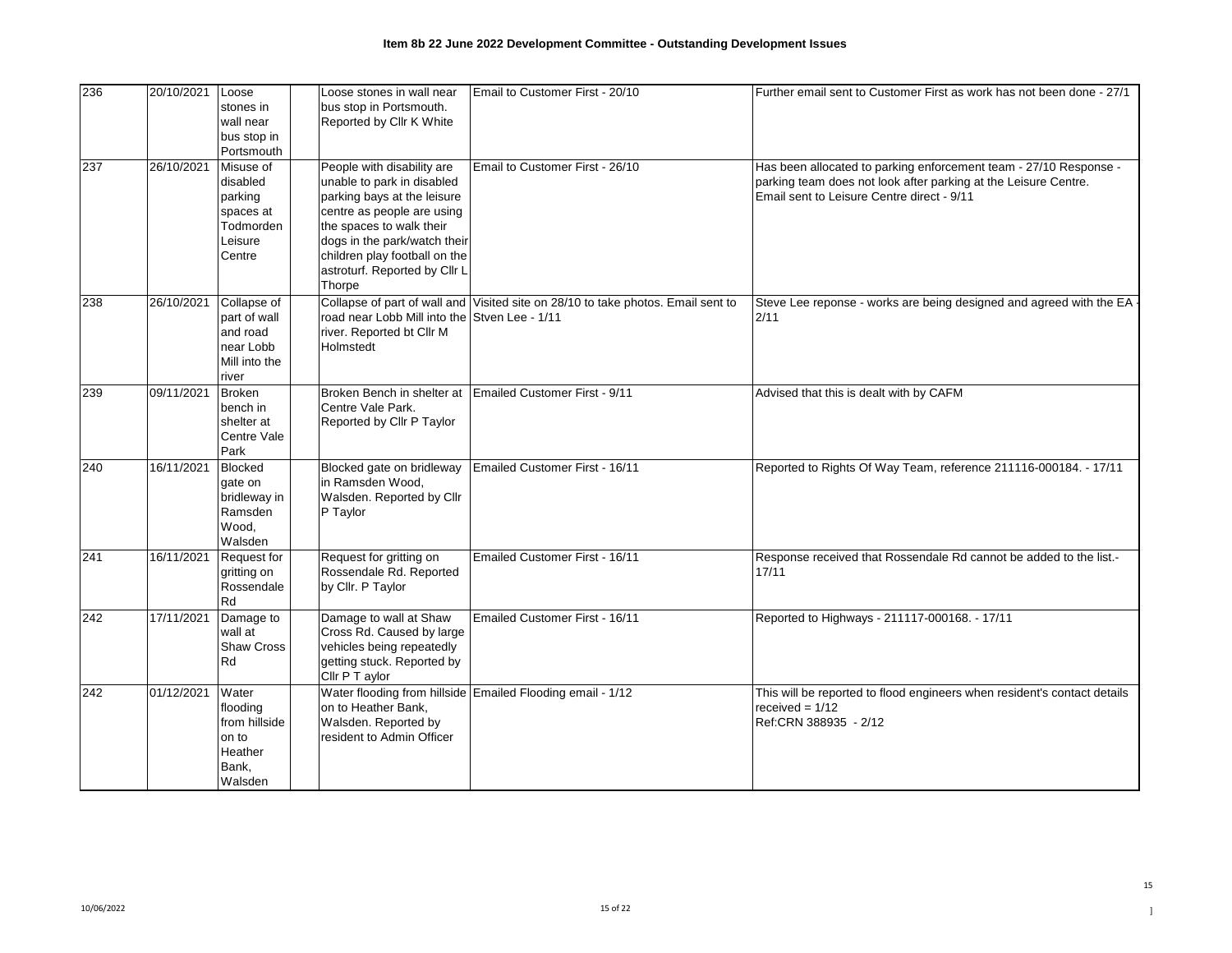| 242 | 01/12/2021 | Recycling<br>not been<br>collected<br>from Cinder<br>Hill Rd and<br>Daisy Bank<br>Rd            | Recycling not been<br>collected from Cinder Hill<br>Rd and Daisy Bank Rd.<br>Reported by resident to<br><b>Admin Officer</b>             | Emailed senior manager in Calderdale Waste Team<br>- 1/12                                                                                                                                                   |                                                                                                                                                                                                                                                                                                                                                                                                                                                                                                                                                                                        |
|-----|------------|-------------------------------------------------------------------------------------------------|------------------------------------------------------------------------------------------------------------------------------------------|-------------------------------------------------------------------------------------------------------------------------------------------------------------------------------------------------------------|----------------------------------------------------------------------------------------------------------------------------------------------------------------------------------------------------------------------------------------------------------------------------------------------------------------------------------------------------------------------------------------------------------------------------------------------------------------------------------------------------------------------------------------------------------------------------------------|
| 244 | 01/12/2021 | Sheep<br>grazing in<br>woodland<br>above<br>Portsmouth                                          | above Portsmouth                                                                                                                         | Sheep grazing in woodland Reported to Countryside Officer after resident<br>complained - 1/12                                                                                                               | Response that land is not owned by Calderdale and must be owned<br>privately and so Calderdale has no authority - 1/12.<br>Email to resident to identify precise location so landowner can be<br>located - 1/12<br>No response received - 19/1                                                                                                                                                                                                                                                                                                                                         |
| 245 | 01/12/2021 | Degradation<br>of hillside<br>and<br>subsequent<br>flooding at<br>Naze<br>Rd/Bacup<br>Rd        | subsequent flooding at<br>Naze Rd/Bacup Rd.<br>Reported by resident to<br><b>Admin Officer</b>                                           | Degradation of hillside and Awaiting residents contact details to report issue -<br>2/12                                                                                                                    | Contacted Calderdale engineer - the job is being considered currently<br>although initially it was raised 6 years ago. There is a need to clarify the<br>responsibilities of Calderdale and the resident themselves.- 6/1                                                                                                                                                                                                                                                                                                                                                              |
| 246 | 06/12/2021 | Grafitti on<br><b>Great Wall</b><br>of<br>Todmorden.<br>Also at<br>Gauxholme<br><b>Bridge</b>   | Grafitti on Great Wall of<br>Todmorden. Reported by<br>resident. Graffiti at<br>Gauxholme Bridge<br>reported by Cllr D Skelton -<br>20/1 | Reported to manager of street cleaning - 6/12                                                                                                                                                               | Street Cleaning advised that this is an issue for Network Rail or the<br>Canal and Rivers Trust - 7/12<br>Further email sent to Network Rail about graffit also on Gauxholme<br><b>Bridge - 20/1</b><br>Gauxholme Bridge and Great Wall of Todmorden eported by online<br>chat - 24/1<br>Response received from Network Rail - may take 3-6 months before<br>graffiti is removed - 28/2                                                                                                                                                                                                |
| 248 | 14/12/2021 | Recycling<br>not collected<br>for 8 weeks<br>from<br>Fellside Rd                                | Recycling not collected for<br>8 weeks from Fellside Rd<br>Reported by Cllr P Taylor                                                     | Reported to senior manager of recycling collections<br>14/12                                                                                                                                                | No response received.<br>Reminder sent also asking for the data on recycling collection in<br>Todmorden - 6/1<br>Calderdale team advised that there were problems with the collection<br>of recycling in this area during November/December because of lack of<br>staff and one of the two vehicles used was out of action. Requested the<br>recycling statistics for Todmorden as a whole - 6/1 Response was that<br>ward statistics are not kept. Also, that Todmorden benefits from being<br>the first team to leave the depot before staff shortages are fully<br>understood - 6/1 |
| 249 | 14/12/2021 | Unsightly<br>property at<br>Station<br>parade<br>Cornholme                                      | Unsightly property at<br>Station parade Cornholme<br>raised at 8/12 DC Meeting                                                           | Email sent to Planning - 14/12                                                                                                                                                                              | Calderdale asked for full postal address so they can investigate - 18/12                                                                                                                                                                                                                                                                                                                                                                                                                                                                                                               |
| 251 | 04/01/2022 | Several<br>facilities in<br>the park are<br>not working/<br>are in a poor<br>state of<br>repair | Several facilities in the park<br>are not working/ are in a<br>poor state of repair.<br>Reported by Cllr P Taylor                        | Email sent to Customer First asking for action<br>regarding the practical conditions but also and<br>update from s senior manager about the challenges<br>currently being faced/the current priorities. 4/1 | Issue has been referred to the Parks Team - 5/1 Received information<br>from Park Manager about the different responsibilities at Calderdale for<br>the park including the Parks Team, Play Team and CAFM. In particular<br>the structures in the park (bandstand and shelters etc is the<br>responsibility of CAFM. The Assistant Town Clerk and the Mayor will<br>have a walk round of the park with the Park Manager in February 2022 .<br>6/1                                                                                                                                      |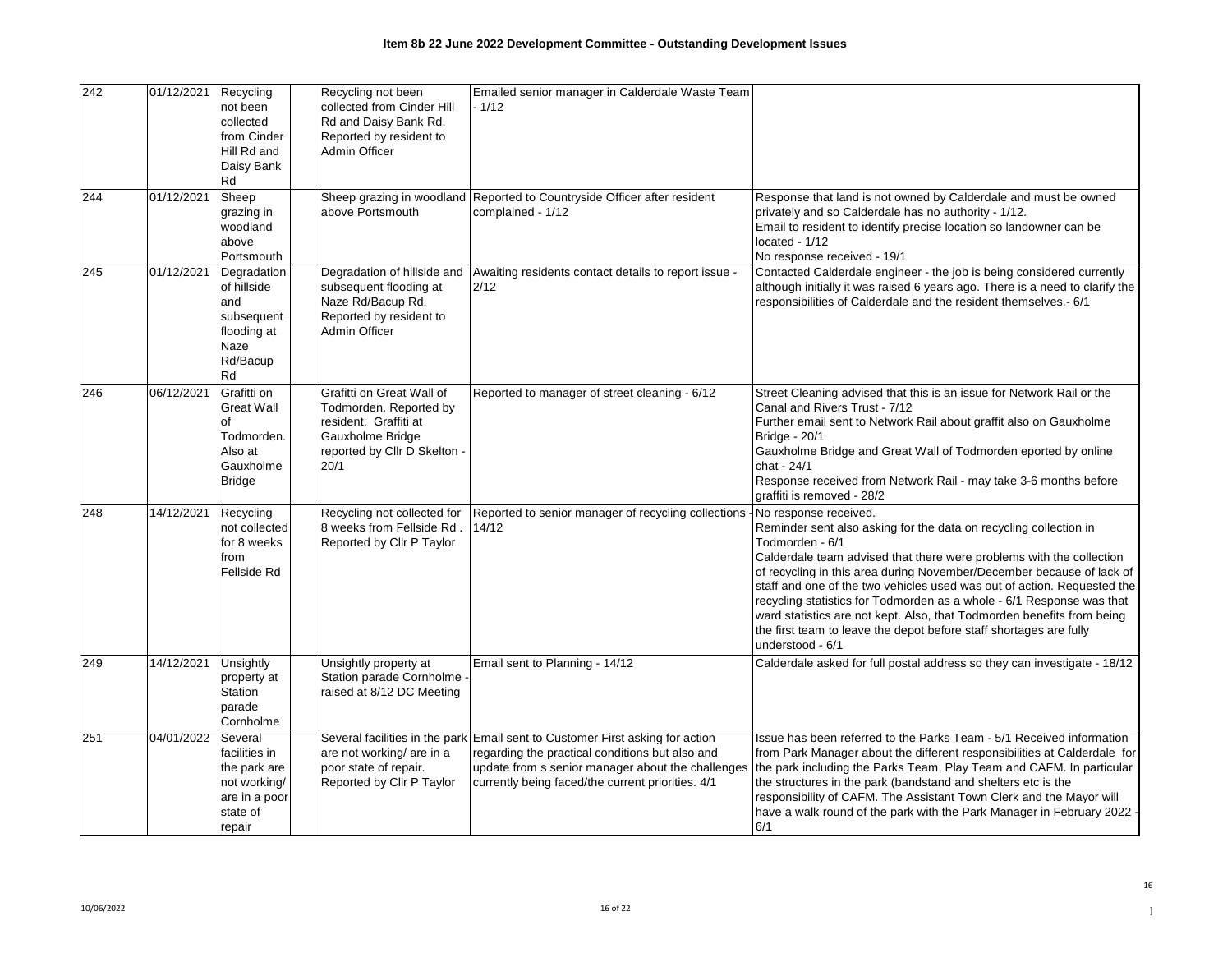| 253 | 05/01/2022 | Near miss<br>accident<br>with teens<br>on electric<br>scooter in<br>Shaw<br>Wood/Lee<br><b>Bottom Rd</b><br>area                                          | Near miss accident with<br>teens on electric scooter in<br>Shaw Wood/Lee Bottom<br>Rd area. Reported by Cllr P<br>Taylor         | Email sent to Community Team - 5/1                              | Email from Neighbourhood Coordinator. This will be raised at SGC<br>meetings and possibly the Ward Forum - 6/1 This has also been<br>reported to the police - 6/1<br>Issue was discussed at Safer, Cleaner, Greener Meeting on 17/1. It<br>was noted that the enforcement powers are not clear so this was to be<br>taken further. Hire bikes are treated differntly. Schools have been<br>provided with information about their illegality - 19/1                                                                                                                                                                                                                                                                                                                                                                                                                                                                                 |
|-----|------------|-----------------------------------------------------------------------------------------------------------------------------------------------------------|----------------------------------------------------------------------------------------------------------------------------------|-----------------------------------------------------------------|------------------------------------------------------------------------------------------------------------------------------------------------------------------------------------------------------------------------------------------------------------------------------------------------------------------------------------------------------------------------------------------------------------------------------------------------------------------------------------------------------------------------------------------------------------------------------------------------------------------------------------------------------------------------------------------------------------------------------------------------------------------------------------------------------------------------------------------------------------------------------------------------------------------------------------|
| 254 | 06/01/2022 | Ongoing<br>issue of<br>large<br>amounts of<br>waste<br>dumped on<br><b>Blind Lane</b>                                                                     | Ongoing issue of large<br>amounts of waste dumped<br>on Blind Lane. Reported by<br>Cllr L Needham                                | Email sent to Customer First - 6/1                              | Customer First has passed issue to Street Cleansing is 220106-000391<br>6/1<br>Discussed with Street Cleaning Manager. The team have removed a<br>great deal of rubbish from this site over time. It is now an issue for the<br>Enforcement Team - 6/1<br>Issue raised with Coordination Officer for Todmorden - 19/1                                                                                                                                                                                                                                                                                                                                                                                                                                                                                                                                                                                                              |
| 255 | 11/01/2022 | Fridge<br>freezers and<br>general<br>rubbish on<br>pathways<br>behind<br>Cambridge<br>St. Also<br>moss and<br>mould are<br>making the<br>path<br>slippery | rubbish on pathways<br>behind Cambridge St. Also<br>moss and mould are<br>making the path slippery.<br>Reported by Cllr.P Taylor | Fridge freezers and general Email sent to Customer First - 11/1 | Job Number for Street Cleansing - 220112-000157                                                                                                                                                                                                                                                                                                                                                                                                                                                                                                                                                                                                                                                                                                                                                                                                                                                                                    |
| 257 | 18/01/2022 | Activities at<br>Warland<br>Farm                                                                                                                          | Reported by Cllr M Taylor                                                                                                        | Acrivities at Warland Farm. Email sent to Planning - 18/1       | Email received - the planning application is still under consideration -<br>19/1 Also, a forge has been installed - email to Environmental Health -<br>2/2<br>A further email sent to Environmental Health about the frequent<br>bonfires being lit at the farm - 3/2 Environmental Health have been in<br>touch and the two jobs have been allocated - 3/2<br>Applicant states that they have not blocked windows in the farmhouse<br>and the forge they are using is not attached to the fabric of the building -<br>15/2<br>Response received that no windows have been blocked and the<br>foundry is free standing (according to the agent) - 24/2<br>Further information and photos sent to environmental Health about the<br>bonfires being lit and other issues - 17/2<br>Complaint received that a barge is being used on the canal before<br>planning permission has been given. Reported to planning department -<br>8/3 |
| 258 | 20/01/2022 | Poor<br>loudspeaker<br>sound at<br>Walsden<br>Railway<br>Station                                                                                          | Walsden Railway Station.<br>Reported by Cllt M Taylor                                                                            | Poor loudspeaker sound at Email sent to Network Rail - 20/1     | Reported to Northern Rail Helpline, Ref: 220125-000116.- 24/1<br>Reported again to Northern Rail by phone - 8/3                                                                                                                                                                                                                                                                                                                                                                                                                                                                                                                                                                                                                                                                                                                                                                                                                    |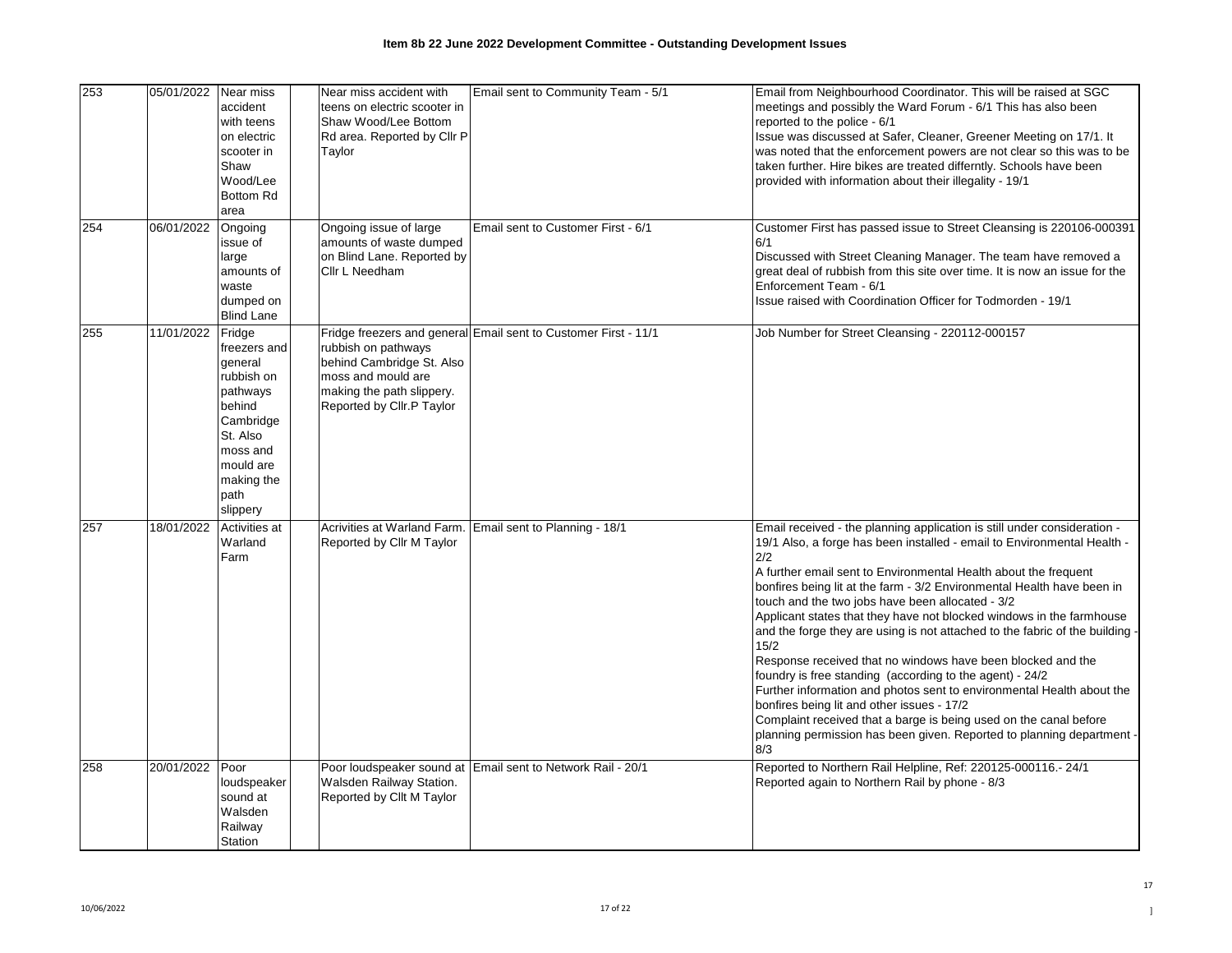| 259 | 20/01/2022 | Possible<br>inappropriat<br>e removal of<br>2 Copper<br>Beech trees                                                                         | Possible inappropriate<br>removal of 2 Copper Beech<br>trees. Reported by Cllr M<br>Taylor                                                         | Email sent to Tree Officer - 20/1                                                                                                                                                                           | Response received that Calderdale are considering what action to take.<br>24/1                                                                                                                                 |
|-----|------------|---------------------------------------------------------------------------------------------------------------------------------------------|----------------------------------------------------------------------------------------------------------------------------------------------------|-------------------------------------------------------------------------------------------------------------------------------------------------------------------------------------------------------------|----------------------------------------------------------------------------------------------------------------------------------------------------------------------------------------------------------------|
| 260 | 24/01/2022 | Erratic<br>waste<br>collection for<br>specific<br>resident on<br>Church Rd.<br>Also at<br>Cross Lee                                         | Erratic waste collection for<br>specific resident on Church team - 24/1<br>Rd. Reported by Admin<br>Officer                                        | Email sent to Customer First and Manager of waste Chased 22/2                                                                                                                                               |                                                                                                                                                                                                                |
| 261 | 04/01/2022 | Illuminated<br>sign on<br>Domino<br>Pizza<br>opposite the<br>Town Hall                                                                      | Pizza opposite the Town<br>Hall                                                                                                                    | Illuminated sign on Domino Email sent to Conservation Manager to ask whether Chased with Enforcement Team - 22/2<br>planning permission is required for illuminated signs<br>in the conservation area - 4/1 |                                                                                                                                                                                                                |
| 263 | 06/01/2022 | Caravans<br>and<br>unsightly<br>mess at<br>Station<br>House<br>Cornholme                                                                    | Caravans and unsightly<br>mess at Station House<br>Cornholme. This was<br>raised in 2021 and again at<br>the DC meeting on 5/1                     | Emailed Planning - 6/1                                                                                                                                                                                      | Emailed Planning again - 1/2<br>This has been referred to the Enforcement Team - 2/2<br>Separately, Cllr K White reported that Townley Estates own the<br>property and a letter has been written to them - 2/2 |
| 264 | 02/01/2022 | Piles of<br>leaves in car<br>park<br>opposite<br>193<br>Rochdale<br>Rd and<br>opposite<br>Thorne<br>Place,<br>Kilnhurst                     | Piles of leaves in car park<br>opposite 193 Rochdale Rd<br>and opposite Thorne Place,<br>Kilnhurst. Reported by<br>residents                       | Emailed Customer First - 1/2                                                                                                                                                                                | 220202-000115 - 2/2                                                                                                                                                                                            |
| 265 | 02-Feb     | Unauthorise<br>d change of<br>use and<br>installation<br><b>of</b><br>illuminated<br>advertising<br>and roller<br>blind on 53<br>Halifax Rd | Unauthorised change of<br>use and installation of<br>illuminated advertising and<br>roller blind on 53 Halifax<br>Rd. Reported by Cllr P<br>Taylor | Emailed Customer First - 2/2                                                                                                                                                                                | Referred to Enforcement Team -2/2<br>Chased - 22/2<br>Enforcement to take place - 3/3                                                                                                                          |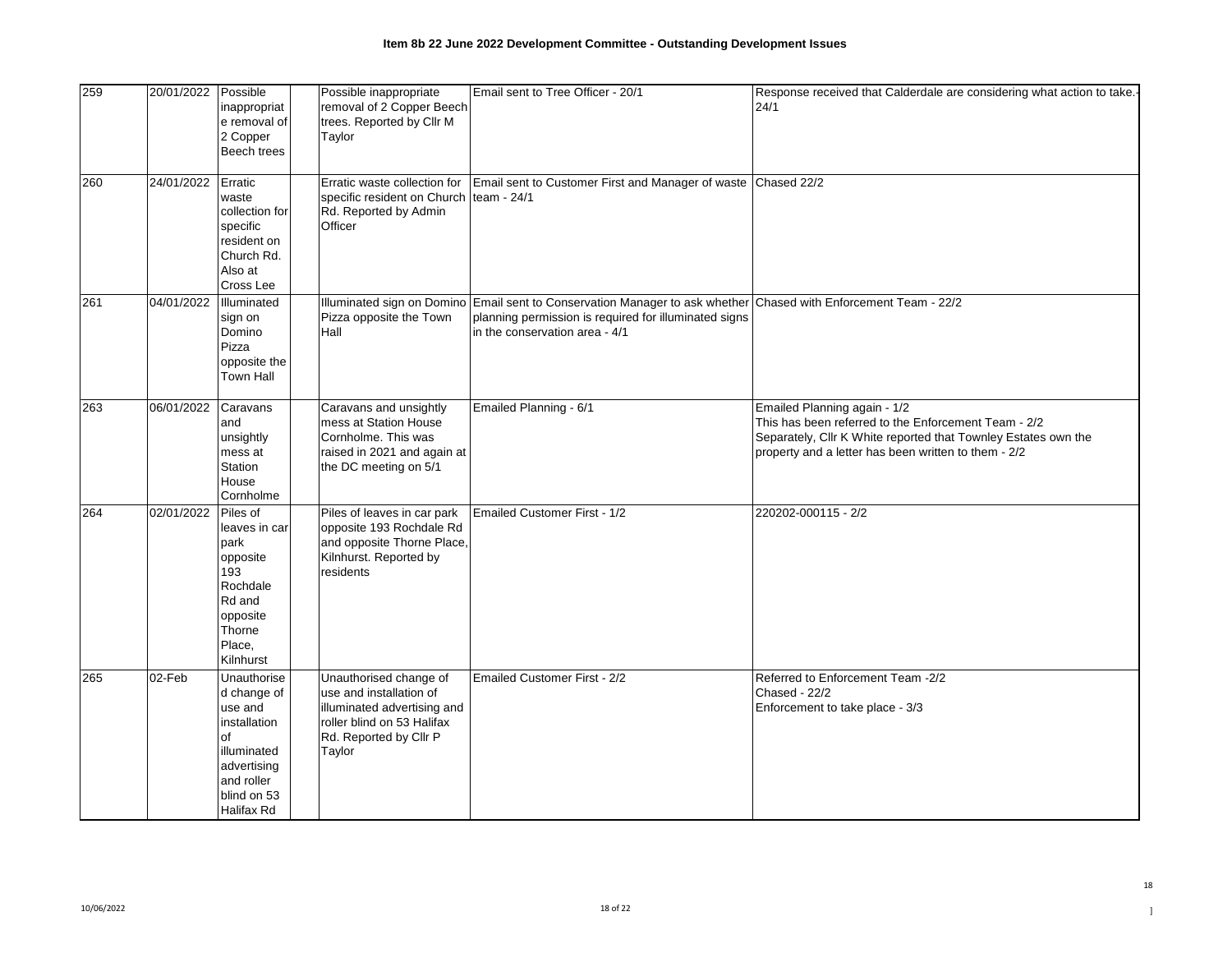| 266<br>267 | 16/02/2022<br>03/02/2022 | Extensive<br>waste<br>collection<br>issues in<br>Lumbutts.<br>Planned                                         | Extensive waste collection<br>issues in Lumbutts.<br>Reported by resident to Cllt<br>P Taylor<br>Planned imminent removal | Email sent to waste collection manager - 16/2<br>Email chain received from Forestry Commission                                   | Waste Collection manager asked for details - 22/2<br>Waste officer has asked for the monitoring officer to look in to this as it<br>looks as though the collection van stops at the properties concerned.-<br>7/3<br>Feedback received that a felling order has been raised by the Forestry |
|------------|--------------------------|---------------------------------------------------------------------------------------------------------------|---------------------------------------------------------------------------------------------------------------------------|----------------------------------------------------------------------------------------------------------------------------------|---------------------------------------------------------------------------------------------------------------------------------------------------------------------------------------------------------------------------------------------------------------------------------------------|
|            |                          | imminent<br>removal of<br>large area of<br>trees from<br>Portsmouth<br>area                                   | of large area of trees from<br>2/2 DC meeting                                                                             | explaining trees are dying from disease and that an<br>Portsmouth area. Raised at order for their felling has been raised.- 17/2 | Commission as the trees (larches) are diseased. A woodland<br>development plan will be produced to eventually replant the land - 22/2                                                                                                                                                       |
| 268        | 22/02/2022               | Blocked<br>drains<br>Dinely Road                                                                              | <b>Blocked drains Dinely</b><br>Road. Reported by Cllr. L<br>Needham                                                      | Reported to Customer First - 22/2                                                                                                | Has been logged with Highways Team - 22/2                                                                                                                                                                                                                                                   |
| 269        | 24/02/2022               | <b>Trees</b><br>removed<br>from railway<br>embankmen<br>t between<br>Todmorden<br>and Hebden<br><b>Bridge</b> | Trees removed from<br>railway embankment<br>between Todmorden and<br>Hebden Bridge. Reportted<br>by Cllr P Taylor         | Reported to Network Rail - 24/2                                                                                                  | Has been logged as a job: 220125-000135 - 2/3<br>Response received - 'it has been deemed absolutely necessary,<br>enabling a no striking / falling zone towards the track. All trees felled<br>have been surveyed numerous times by a qualified ecologist on site'.                         |
| 270        | 03/03/2022               | Lack of<br>street<br>sweeping<br>and a<br>number of<br>blocked<br>drains                                      | Lack of street sweeping<br>and a number of blocked<br>drains - raised at DC<br>meeting 2/3                                | Reported to Customer First - 3/3                                                                                                 |                                                                                                                                                                                                                                                                                             |
| 272        | 08/03/2022               | <b>Blocked</b><br>drains on<br>Garden St<br>and Surrey<br>St                                                  | <b>Blocked drains on Garden</b><br>St and Surrey St - reported<br>by resident and Admin<br>Officer                        | Reported to Customer First and Todmorden Flood<br>Group - 8/3                                                                    |                                                                                                                                                                                                                                                                                             |
| 274        | 14/03/2022               | <b>Materials</b><br>dumped in<br>entrance to<br>playground<br>at Meadow<br><b>Bottom Park</b>                 | Materials dumped in<br>entrance to playground at<br>Meadow Bottom Park - Cllr<br>L Needham                                | Reported to Customer First - 14/3                                                                                                | Job ref: 220316-000186 - 18/3                                                                                                                                                                                                                                                               |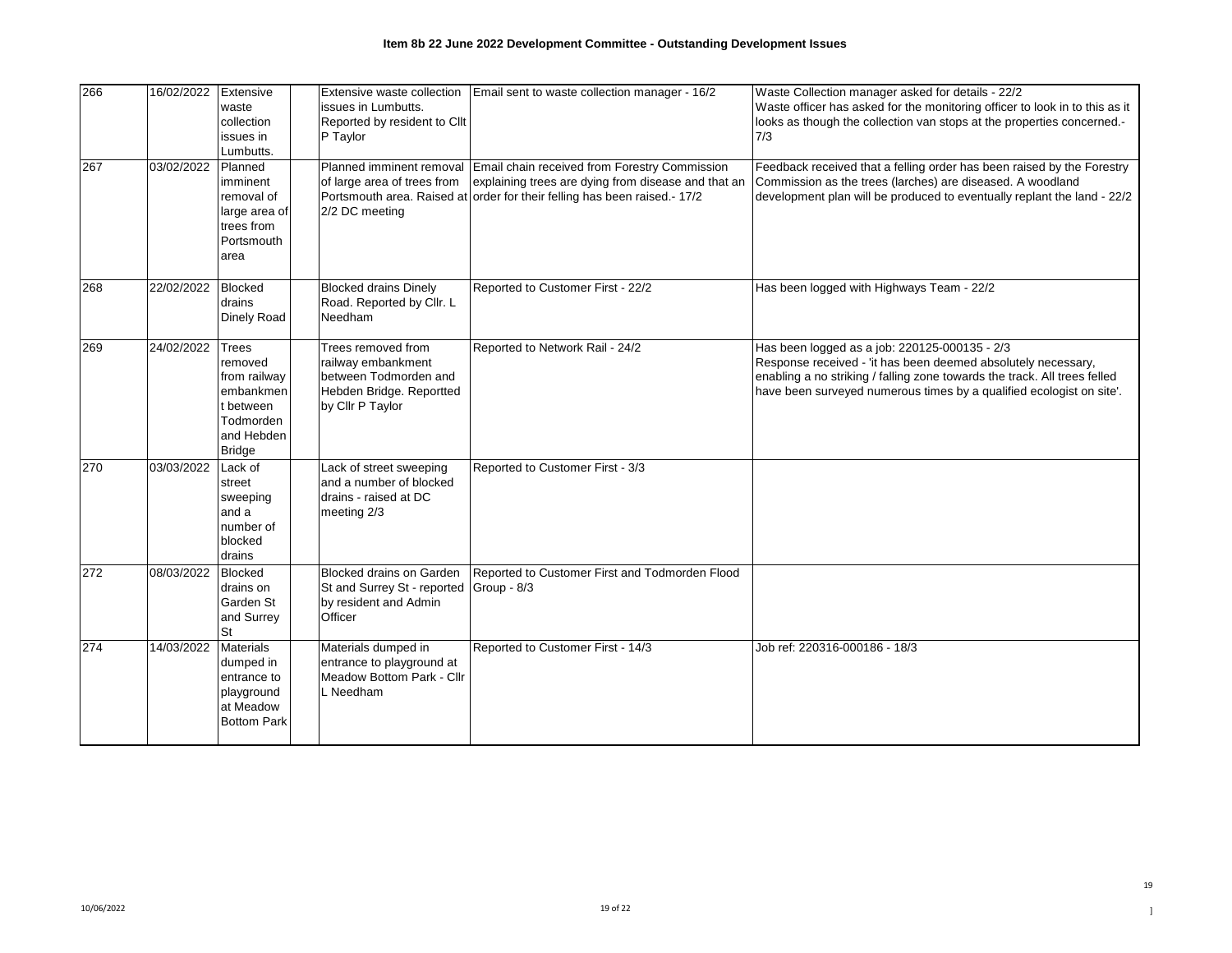| 275 | 22/03/2022 | Concern<br>that work to<br>field on Lee<br><b>Bottom</b><br>Road under<br>applications<br>19/00593LB<br>C and<br>19/00593DI<br>SC1 will<br>aggravate<br>the flooding<br>of the field<br>and cause<br>flooding to<br>properties<br>below | Concern that work to field<br>on Lee Bottom Road under<br>applications 19/00593LBC<br>and 19/00593DISC1 will<br>aggravate the flooding of<br>the field and cause flooding<br>to properties below.<br>Reported by Cllr P Taylor. | Email sent to Planning department - 22/3                                 | Planning has advised that this is a matter for the Lead Local Flood<br>Authority and the landowners - 23/3 |
|-----|------------|-----------------------------------------------------------------------------------------------------------------------------------------------------------------------------------------------------------------------------------------|---------------------------------------------------------------------------------------------------------------------------------------------------------------------------------------------------------------------------------|--------------------------------------------------------------------------|------------------------------------------------------------------------------------------------------------|
| 276 | 22/03/2022 | Protruding<br>scaffolding<br>on Shaw<br>Farm Livery<br>building                                                                                                                                                                         | Protruding scaffolding on<br>Shaw Farm Livery building<br>could cause accident as<br>there is no<br>padding/identification tape<br>on it. Reported by Cllr P<br>Taylor                                                          | Reported to Customer First - 22/3                                        | Issue referred to Highways - 22/3                                                                          |
| 280 | 28/03/2022 | Illuminated<br>sign on<br>Gadget<br>Shop<br>Halifax Rd<br>possibly<br>without<br>planning<br>permission<br>in<br>Conservatio<br>n area                                                                                                  | Shop Halifax Rd possibly<br>without planning<br>permission in Conservation<br>area                                                                                                                                              | Illuminated sign on Gadget Emailed Enforcement Team - 28/3               |                                                                                                            |
| 282 | 29/03/2022 | <b>ATM</b><br>inserted in<br>shop front<br>28 Halifax<br>Rd without<br>planning<br>permissions                                                                                                                                          | 28 Halifax Rd without<br>planning permissions                                                                                                                                                                                   | ATM inserted in shop front Emailed Enforcement Team - 29/3               | Applications have now been received but are still under consideration<br>by the Planning Department - 10/6 |
| 284 | 05/04/2022 | Graffiti in<br>several<br>locations in<br>the town<br>including the<br>canalside                                                                                                                                                        | Graffiti in several locations<br>in the town including the<br>canalside. Reported by<br>Todmorden in Bloom                                                                                                                      | Emailed manager of street cleaning and Upper<br>Valley Coordinator - 5/4 |                                                                                                            |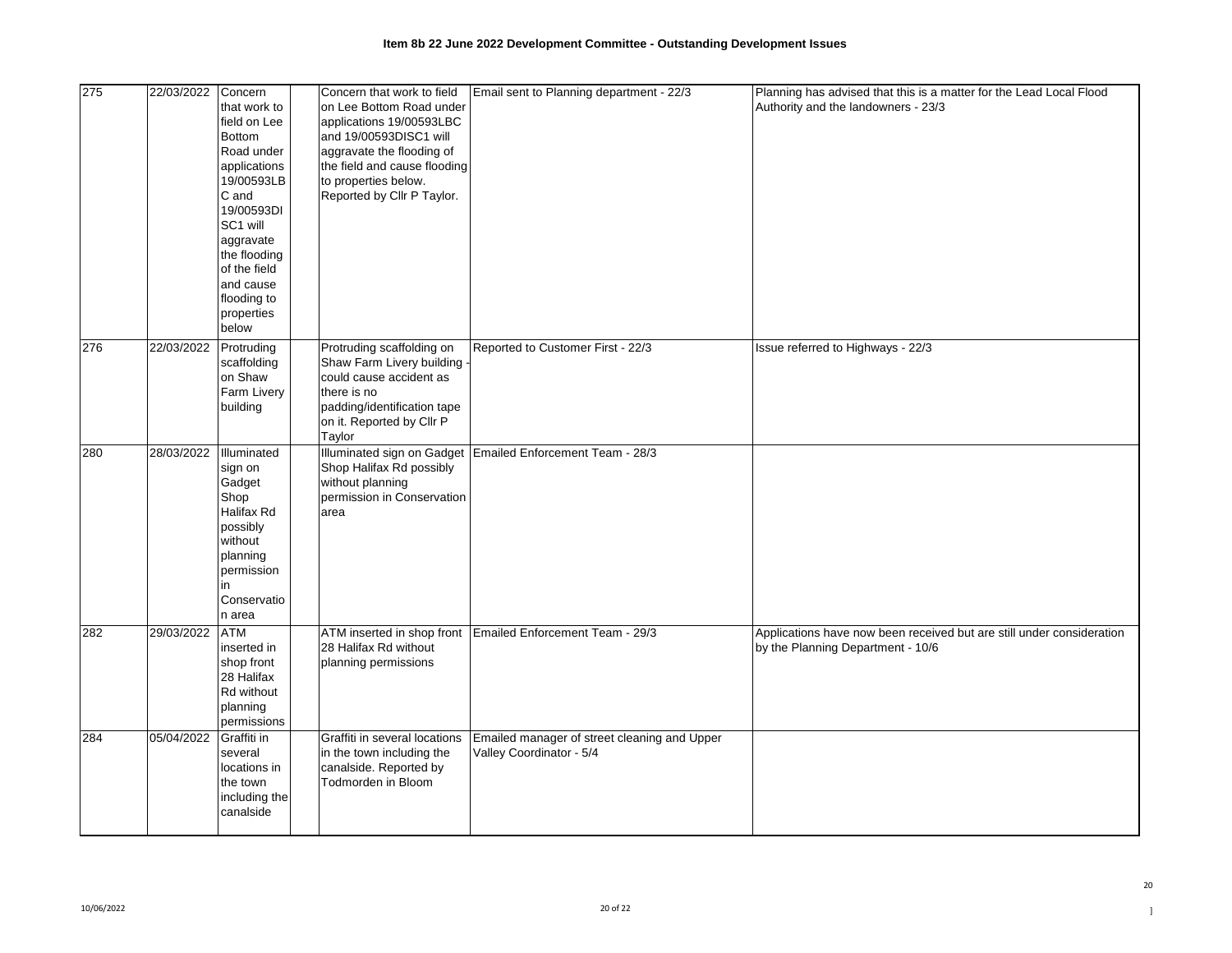| 285 | 05/04/2022 | Dog fouling                                                                                                             | Dog fouling on canal                                                                                                                                                           | Emailed Customer First, Manager of Street                 |                                                                                                                                                                                                                                                                                                                                                                                                                                                                                                                                                |
|-----|------------|-------------------------------------------------------------------------------------------------------------------------|--------------------------------------------------------------------------------------------------------------------------------------------------------------------------------|-----------------------------------------------------------|------------------------------------------------------------------------------------------------------------------------------------------------------------------------------------------------------------------------------------------------------------------------------------------------------------------------------------------------------------------------------------------------------------------------------------------------------------------------------------------------------------------------------------------------|
|     |            | on canal<br>towpath<br>between<br>Todmorden<br>and Hebden<br>Bridge.<br>Also, cat<br>fouling on<br>Joshua St            | towpath between<br>Todmorden and Hebden<br>Bridge. Also, cat fouling on<br>Joshua St. Reported by<br>resident                                                                  | Cleeaning and Upper Valley Coordinator - 5/4              |                                                                                                                                                                                                                                                                                                                                                                                                                                                                                                                                                |
| 286 | 06/04/2022 | <b>Boundaries</b><br>outside<br>shops on<br>Patmos                                                                      | Boundaries outside shops<br>on Patmos. Reported by<br>resident                                                                                                                 | Emailed Enforcement - 6/4                                 |                                                                                                                                                                                                                                                                                                                                                                                                                                                                                                                                                |
| 288 | 11/04/2022 | <b>Blocked</b><br>drains<br>Doghouse<br>Rd, litter on<br>Ridge Bank<br>and<br>damaged<br>fence<br>panels<br>behind Aldi | <b>Blocked drains Doghouse</b><br>Rd, litter on Ridge Bank<br>and damaged fence panels<br>behind Aldi. Reported on<br>Facebook by resident                                     | Emailed Customer First - 11/4                             |                                                                                                                                                                                                                                                                                                                                                                                                                                                                                                                                                |
| 289 | 13/04/2022 | The opening<br>of a wine<br>bar in Water<br>St,<br>appararently<br>without<br>planning<br>permissions                   | The opening of a wine bar<br>in Water St, appararently<br>without planning<br>permissions. Reported by<br><b>Cllr S Martin</b>                                                 | Emailed Planning Department - 13/4                        |                                                                                                                                                                                                                                                                                                                                                                                                                                                                                                                                                |
| 290 | 24/04/2022 | Damage to<br>Stoodley<br>Glen Bridge                                                                                    | bridge and the parapet is in<br>a precarious position. CRT<br>has visited. Reported by<br>Cllr P Taylor                                                                        | A vehicle has damaged the Emailed Building Control - 24/4 | Bridge has been inspected and the parapet has been moved. As the<br>bridge is owned by CRT it was stated that they will be responsible for<br>repairing it. - 26/4                                                                                                                                                                                                                                                                                                                                                                             |
| 291 | 26/04/2022 | Work at<br>Adamroyd<br>Mill site<br>causing<br>issues<br>locally                                                        | Potentially the work being<br>done is causing damage to<br>properties nearby. A tree<br>has been felled and a<br>telegraph pole has been<br>dmanged. Reported by a<br>resident | Emailed Customer First - 26/4                             | Email received from the Tree Officer. The tree was not covered by a<br>TPO and the approval for the site included the removal of it - 27/4<br>Emailed Planning as neighbour had reported health and safety issues<br>on the site together with information about historical house subsidence<br>in the 1960's. There is also a culvert under Victoria Rd - 28/4. No<br>response received - emailed Building control about health and safety<br>on the site and concerns about subsidence because of strong<br>vibrations during the work - 8/6 |
| 292 | 26/04/2022 | Tree is in<br>precarious<br>situation on<br>Square Rd<br>Walsden                                                        | Tree is in precarious<br>situation on Square Rd<br>Walsden. Reported by<br>resident                                                                                            | Emailed Building Control - 26/4                           |                                                                                                                                                                                                                                                                                                                                                                                                                                                                                                                                                |